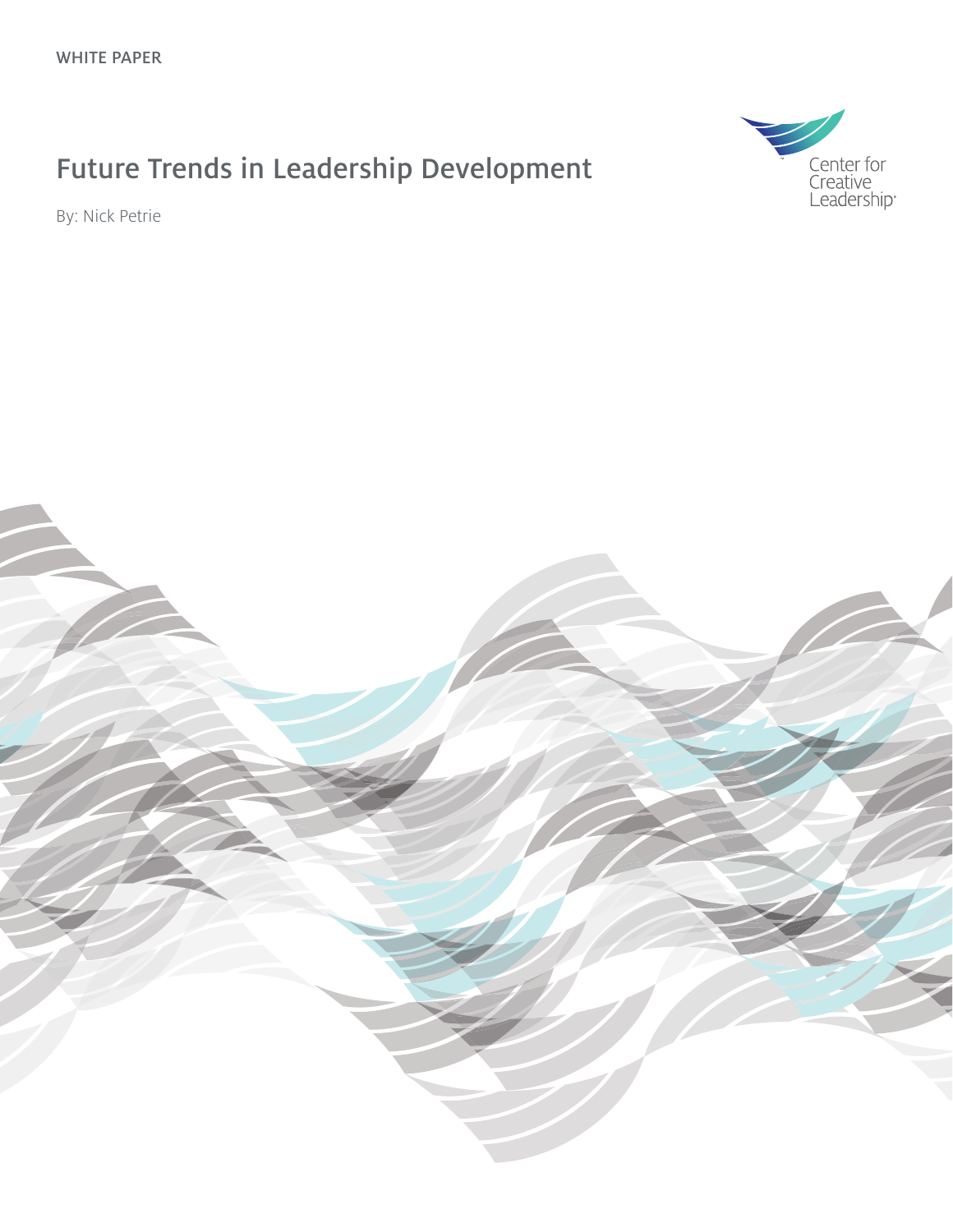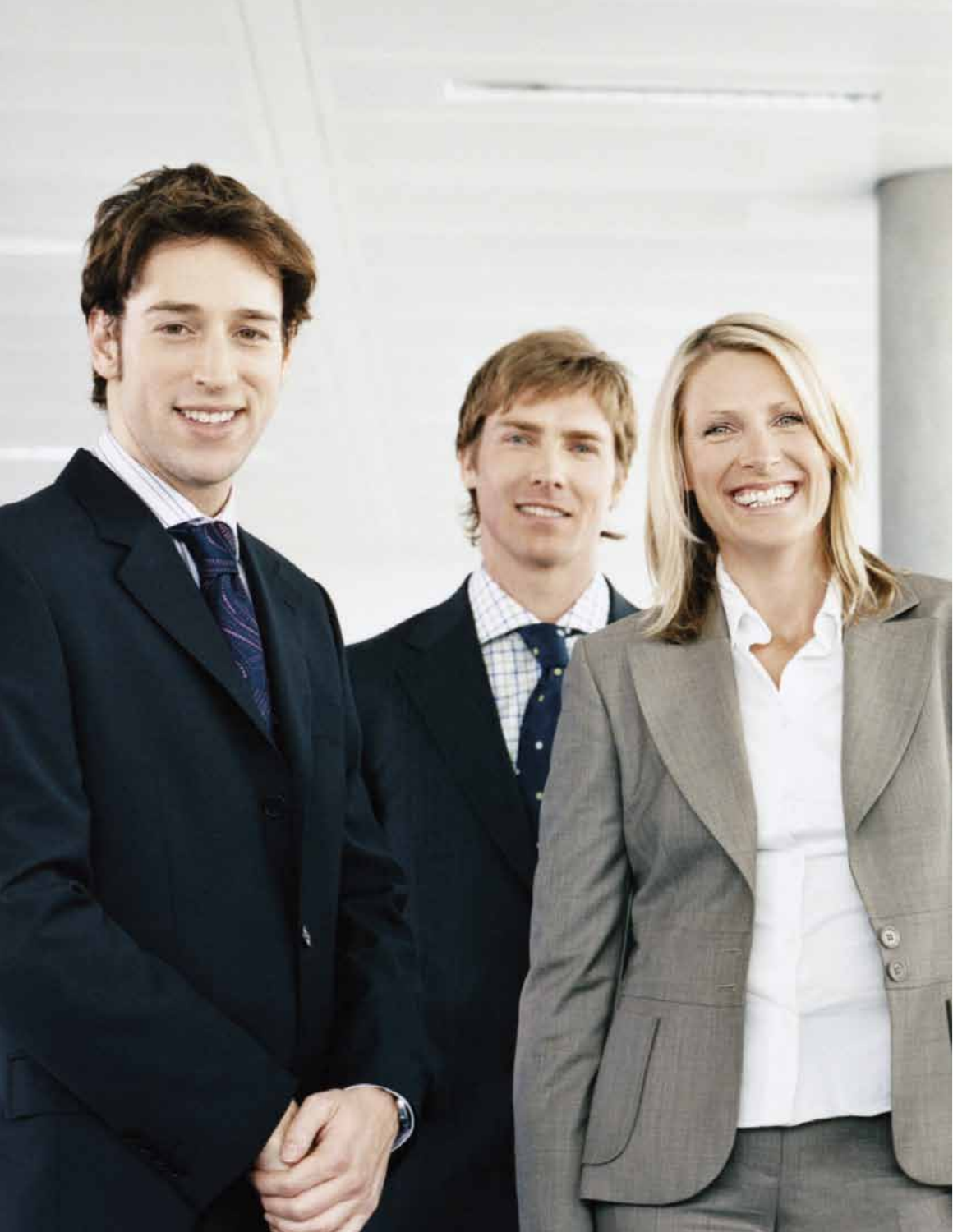#### Contents

| About the Author                                                     | 3  |
|----------------------------------------------------------------------|----|
| <b>Experts Consulted During</b><br>This Study                        | 3  |
| About This Project                                                   | 5  |
| <b>Executive Summary</b>                                             | 5  |
| Section 1-The Challenge of Our<br><b>Current Situation</b>           | 7  |
| Section 2-Future Trends for<br>Leadership Development                | 10 |
| Types of Development                                                 | 11 |
| Why Vertical Development<br>Matters for Leadership                   | 12 |
| What the Stages of<br>Development Look Like                          | 13 |
| Example of a Vertical Development<br>Process: The Immunity to Change | 15 |
| Growth Fuels Growth                                                  | 19 |
| Final Thoughts                                                       | 27 |
| Bibliography                                                         | 28 |
| References                                                           | 29 |
| Appendix                                                             | 31 |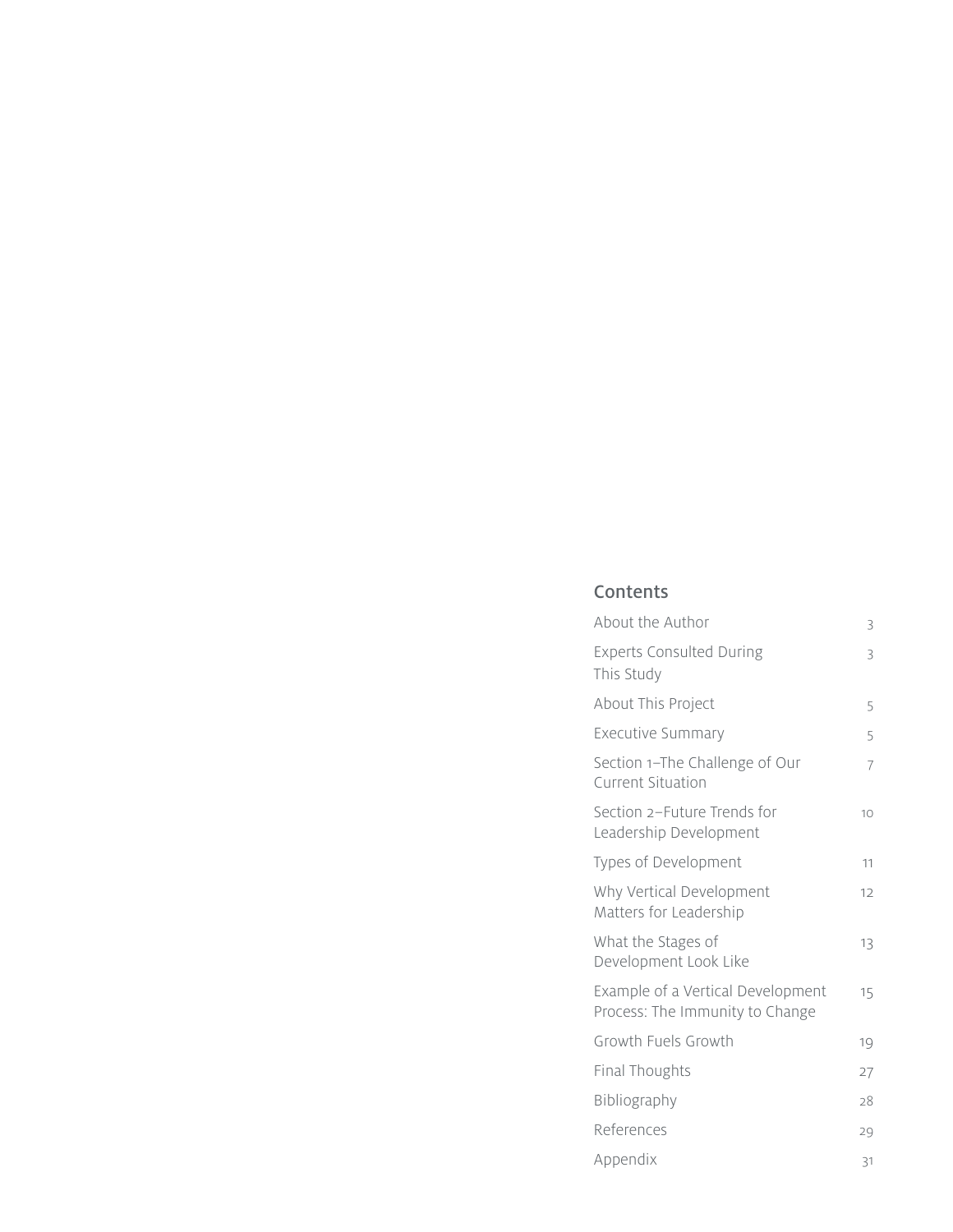# About the Author

Nick Petrie is a Senior Faculty member with the Center for Creative Leadership's, Colorado Springs, Colorado campus. He is a member of the faculty for the Leadership Development Program (LDP)® and the legal sector. Nick is from New Zealand and has significant international experience having spent ten years living and working in Japan, Spain, Scotland, Ireland, Norway, and Dubai. Before joining CCL, he ran his own consulting company and spent the last several years developing and implementing customized leadership programs for senior leaders around the world. Nick holds a master's degree from Harvard University and undergraduate degrees in business administration and physical education from Otago University in New Zealand. Before beginning his business career, he was a professional rugby player and coach for seven years.

### Experts Consulted During This Study

I wish to thank the following experts who contributed their time and thinking to this report in order to make it stronger. I also relieve them of any liability for its weaknesses, for which I am fully responsible. Thanks all.

- Bill Torbert, Professor Emeritus of Leadership at the Carroll School of Management at Boston College
- Chelsea Pollen, Recruiting Specialist, Google
- Chuck Palus, Manager of the Connected Leadership Project, Center for Creative Leadership
- Craig Van Dugteren, Senior Project Manager, Learning & Development, Victoria Police, Australia
- David Altman, Executive Vice President, Research, Innovation & Product Development, Center for Creative Leadership
- David Carder, Vice President and Executive Consultant, Forum Corporation
- Jeff Barnes, Head of Global Leadership, General Electric
- Jeffrey Yip, PhD Candidate, Boston University School of Management; Visiting Researcher, Center for Creative Leadership
- John Connell, Harvard School of Public Health
- John McGuire, Senior Faculty Member, Center for Creative Leadership
- Josh Alwitt, Vice President at Sapient Corporation
- Lisa Lahey, Cofounder and Principal of MINDS AT WORK™; Associate Director of the Change Leadership Group at the Harvard University Graduate School of Education
- Lucy Dinwiddie, Global Learning & Executive Development Leader, General Electric
- Lyndon Rego, Director, Leadership Beyond Boundaries, Center for Creative Leadership
- Maggie Walsh, Vice President of the Leadership Practice, Forum Corporation
- Marc Effron, President, The Talent Strategy Group; Author, *One Page Talent Management*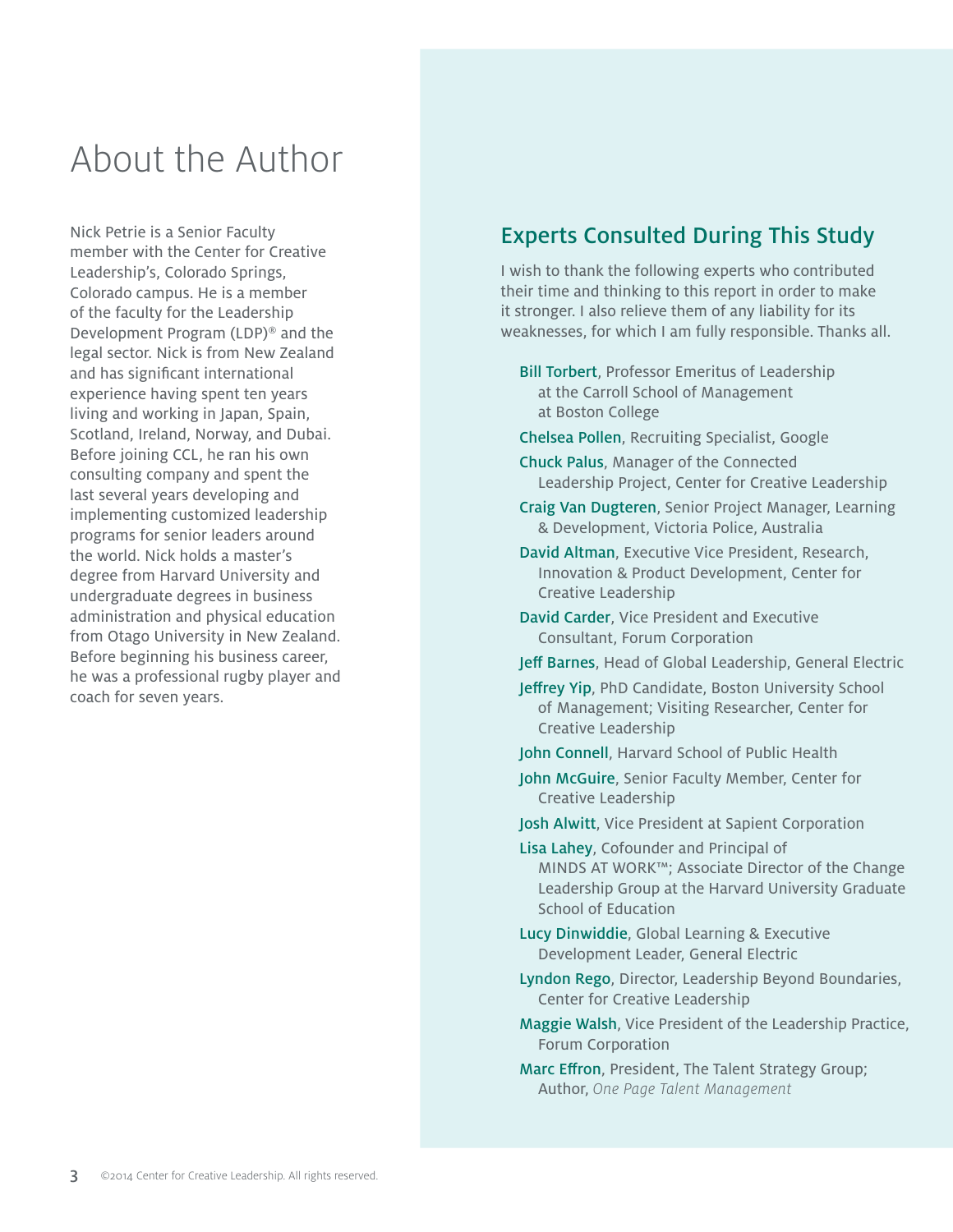- Michael Kenney, Assistant Professor of Public Policy at the School of Public Affairs, Pennsylvania State University
- Robert Burnside, Partner, Chief Learning Officer, Ketchum
- Roland Smith, Senior Faculty Member and Lead Researcher at the Center for Creative Leadership
- Simon Fowler, Methodology Associate Consultant, Forum Corporation
- Stan Gryskiewicz, Senior Fellow at the Center for Creative Leadership; President & Founder of Association for Managers of Innovation
- Steve Barry, Senior Manager, Strategic Marketing, Forum Corporation
- Steve Kerr, Former Chief Learning Officer and Managing Director and now Senior Advisor to Goldman Sachs; former Vice President of Corporate Leadership Development and Chief Learning Officer at General Electric

#### Harvard University Faculty

Thanks to the following professors and mentors whose ideas, questions, and refusals to answer my questions directly . . . kept me searching.

- Ashish Nanda, Robert Braucher Professor of Practice at Harvard Law School, Faculty Director of Executive Education at Harvard Law School
- Daniel Wilson, Principal Investigator at Project Zero and Learning Innovation Laboratory (LILA), Harvard Graduate School of Education
- Dean Williams, Lecturer in Public Policy, teacher and researcher on Adaptive Leadership and Change; Faculty Chair of the Executive Education Program: Leadership for the 21st Century: Global Change Agents, Harvard Kennedy School of Government
- J. Richard Hackman, Edgar Pierce Professor of Social and Organizational Psychology, Department of Psychology, Harvard University
- Monica Higgins, Professor at the Harvard Graduate School of Education, focused on the areas of leadership development and organizational change
- Robert Kegan, William and Miriam Meehan Professor in Adult Learning and Professional Development, Harvard Graduate School of Education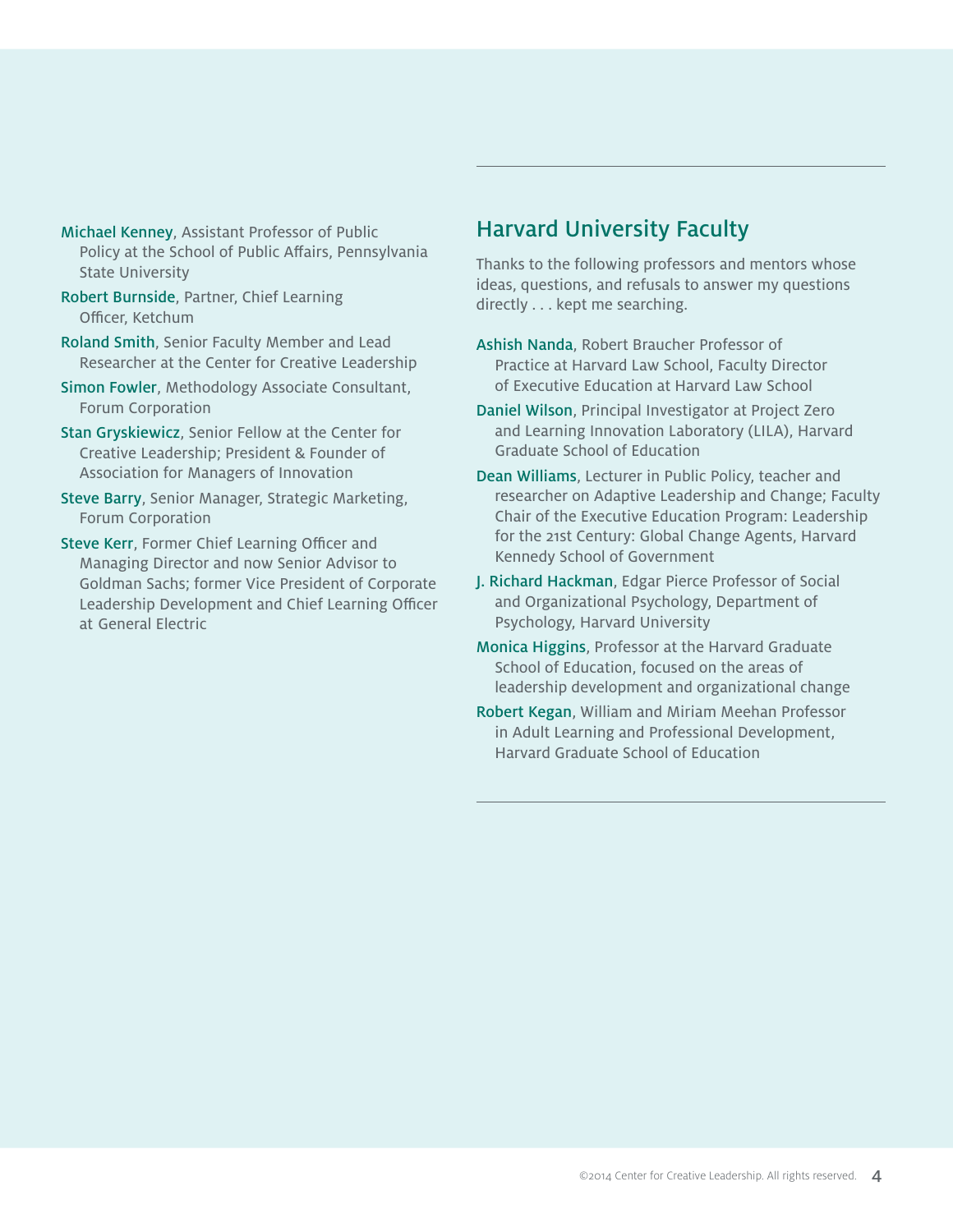# About This Project

The origin of this report stems largely from my own doubts about the methods my colleagues and I had used in the past to develop leaders in organizations. Though the feedback from managers was that they were happy with the programs, my sense was that somehow, what we were delivering was not what they really needed.

It seemed that the nature of the challenges that managers were facing was rapidly changing; however, the methods that we were using to develop them were staying the same. The incremental improvements that we were making in programs were what Chris Argyris would call "single loop" learning (adjustments to the existing techniques), rather than "double loop" learning (changes to the assumptions and thinking upon which the programs were built).

These continual, nagging doubts led me to take a one-year sabbatical at Harvard University with the goal of answering one question–what will the future of leadership development look like? With the aim of getting as many different perspectives as possible, I studied across the schools of the university (Education, Business, Law, Government, Psychology) to learn their approaches to developing leaders and conducted a literature review of the field of leadership development. In addition, I interviewed 30 experts in the field to gather diverse perspectives and asked each of them the following questions:

- **1.** What are the current approaches being used that you think are the most effective?
- 2. What do you think we should be doing more of in terms of developing leaders?
- 3. What should we be doing less of/stop doing/phase out?
- $\boldsymbol{4}$ . Where do you see the future of leadership development headed?

The following report is divided into two sections. The first (shorter) section focuses on the current environment and the challenge of developing leaders in an increasingly complex and uncertain world. The second looks in depth at four leadership development trends identified by interviewees and the emerging practices that could form the basis of future leadership development programs.

# Executive Summary

"In the agricultural era, schools mirrored a garden. In the industrial era, classes mirrored the factory, with an assembly line of learners. In the digital-information era, how will learning look?"

Lucy Dinwiddie Global Learning & Executive Development Leader, General Electric

### The Current Situation

- The environment has changed—it is more complex, volatile, and unpredictable.
- The skills needed for leadership have also changed—more complex and adaptive thinking abilities are needed.
- The methods being used to develop leaders have not changed (much).
- The majority of managers are developed from on-the-job experiences, training, and coaching/ mentoring; while these are all still important, leaders are no longer developing fast enough or in the right ways to match the new environment.

### The Challenge Ahead

- This is no longer just a leadership challenge (what good leadership looks like); it is a development challenge (the process of how to grow "bigger" minds).
- Managers have become experts on the "what" of leadership, but novices in the "how" of their own development.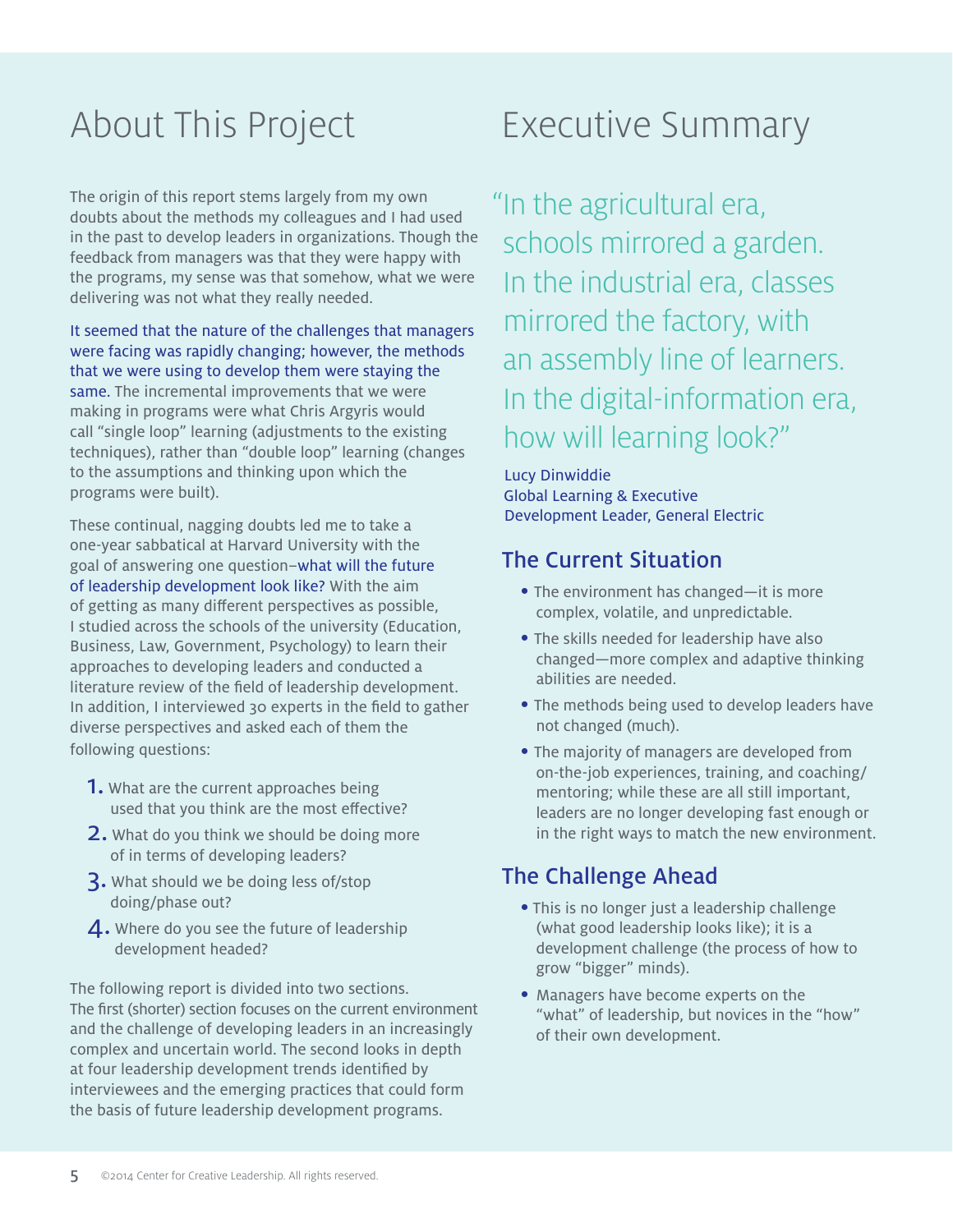### Four Trends for the Future of Leadership Development

#### 1. More focus on vertical development

There are two different types of development–horizontal and vertical. A great deal of time has been spent on "horizontal" development (competencies), but very little time on "vertical" development (developmental stages). The methods for horizontal and vertical development are very different. Horizontal development can be "transmitted" (from an expert), but vertical development must be earned (for oneself).

#### 2. Transfer of greater developmental ownership to the individual

People develop fastest when they feel responsible for their own progress. The current model encourages people to believe that someone else is responsible for their development–human resources, their manager, or trainers. We will need to help people out of the passenger seat and into the driver's seat of their own development.

#### 3. Greater focus on collective rather than individual leadership

Leadership development has come to a point of being too individually focused and elitist. There is a transition occurring from the old paradigm in which leadership resided in a person or role, to a new one in which leadership is a collective process that is spread throughout networks of people. The question will change from, "Who are the leaders?" to "What conditions do we need for leadership to flourish in the network?" How do we spread leadership capacity throughout the organization and democratize leadership?

#### 4. Much greater focus on innovation in leadership development methods

There are no simple, existing models or programs that will be sufficient to develop the levels of collective leadership required to meet an increasingly complex future. Instead, an era of rapid innovation will be needed in which organizations experiment with new approaches that combine diverse ideas in new ways and share these with others. Technology and the web will both provide the infrastructure and drive the change. Organizations that embrace the changes will do better than those who resist it.

## Four Transitions for Leadership Development

| <b>Current Focus</b>                      | <b>Future Focus</b>                                       |
|-------------------------------------------|-----------------------------------------------------------|
| The "what" of leadership                  | The "what" and "how" of development                       |
| Horizontal development                    | Horizontal and vertical development                       |
| HR/training companies, own development    | Each person owns development                              |
| Leadership resides in individual managers | Collective leadership is<br>spread throughout the network |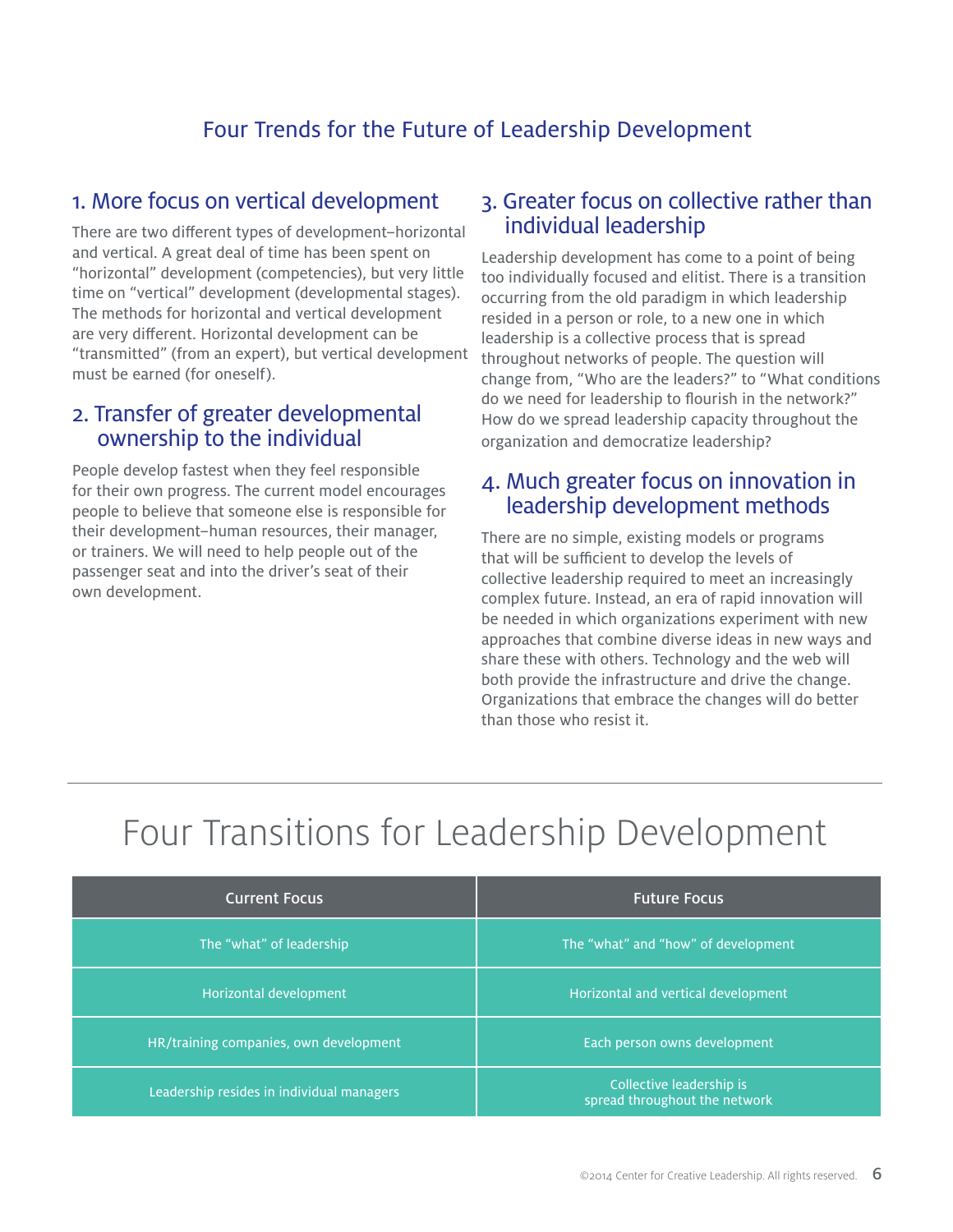## Section 1–The Challenge of Our Current Situation

### The Environment Has Changed—It Is Becoming More Complex and Challenging

If there were two consistent themes that emerged from interviewees as the greatest challenges for current and future leaders, it was the pace of change and the complexity of the challenges faced.

The last decade has seen many industries enter a period of increasingly rapid change. The most recent global recession, which began in December 2007, has contributed to an environment that many interviewees believe is fundamentally different from that of 10 years ago.

Roland Smith, senior faculty at the Center for Creative Leadership (CCL®) described the new environment as one of perpetual white water. His notion of increased turbulence is backed up by an IBM study of over 1,500 CEOs.<sup>1</sup> These CEOs identified their number one concern as the growing complexity of their environments, with the majority of those CEOs saying that their organizations are not equipped to cope with this complexity.

This theme was consistent among many of the interviewees in this study, some of whom used the army phrase VUCA to describe the new environment in which leaders must work:

 $\mathsf{V}_\mathsf{olatile:}$  Change happens rapidly and on a large scale.

Uncertain: The future cannot be predicted with any precision.

**Complex:** Challenges are complicated by many factors and there are few single causes or solutions.

 ${\mathbf A}$ mbiguous: There is little clarity on what events mean and what effect they may have.

### "There are no boundaries anymore."

#### Jeff Barnes Head of Global Leadership, General Electric

#### Researchers have identified several criteria that make complex environments especially difficult to manage.<sup>2</sup>

- They contain a large number of interacting elements.
- Information in the system is highly ambiguous, incomplete, or indecipherable. Interactions among system elements are nonlinear and tightlycoupled such that small changes can produce disproportionately large effects.
- Solutions emerge from the dynamics within the system and cannot be imposed from outside with predictable results.
- Hindsight does not lead to foresight since the elements and conditions of the system can be in continual flux.

#### In addition to the above, the most common factors cited by interviewees as challenges for future leaders were:

- information overload
- the interconnectedness of systems and business communities
- the dissolving of traditional organizational boundaries
- new technologies that disrupt old work practices
- the different values and expectations of new generations entering the workplace
- increased globalization leading to the need to lead across cultures

In summary, the new environment is typified by an increased level of complexity and interconnectedness. One example, given by an interviewee, was the difficulty her managers were facing when leading teams spread across the globe. Because the global economy has become interconnected, her managers felt they could no longer afford to focus solely on events in their local economies; instead they were constantly forced to adjust their strategies and tactics to events that were happening in different parts of the world. This challenge was compounded by the fact that these managers were leading team members of different nationalities, with different cultural values, who all operated in vastly different time zones–all of this before addressing the complexity of the task itself.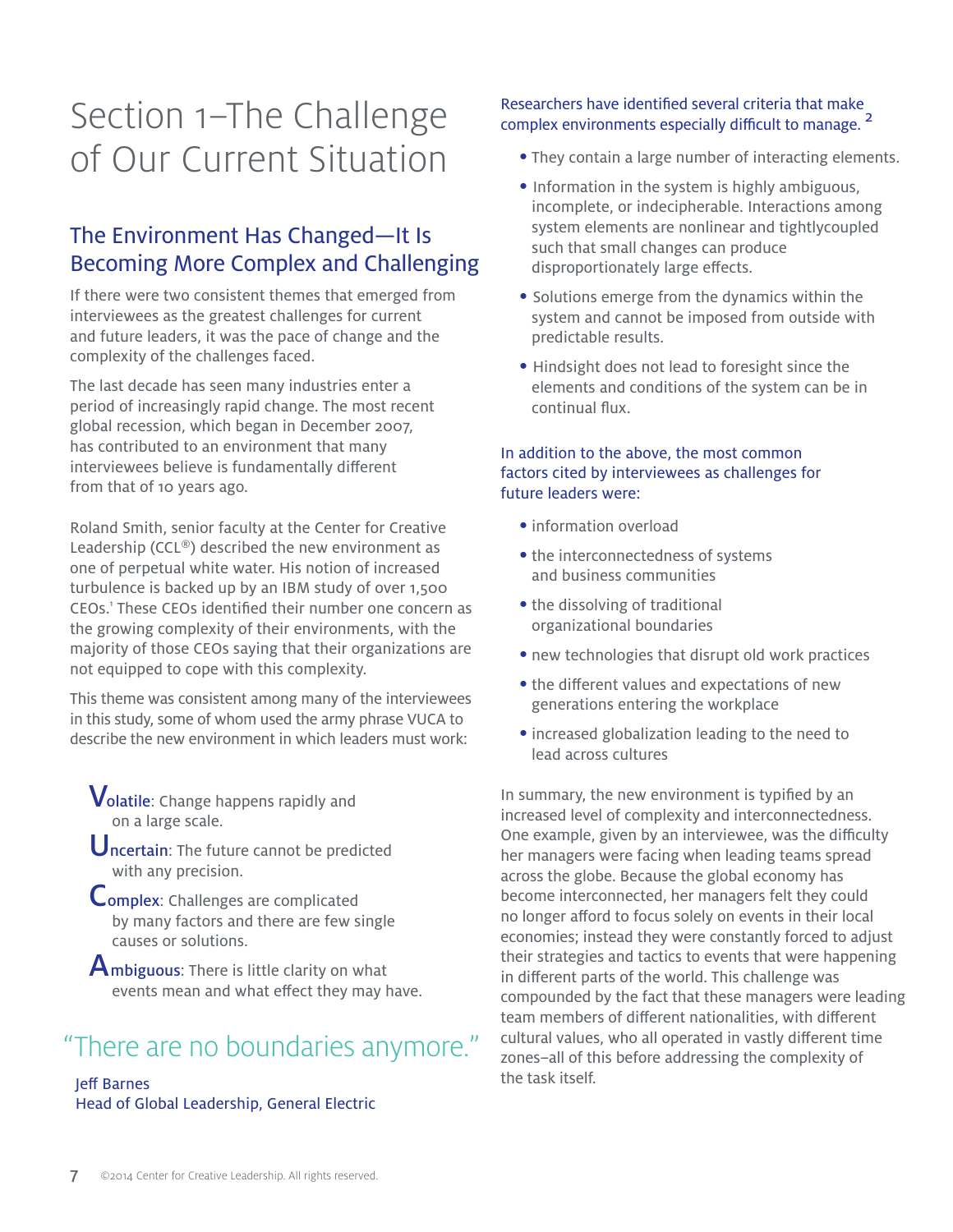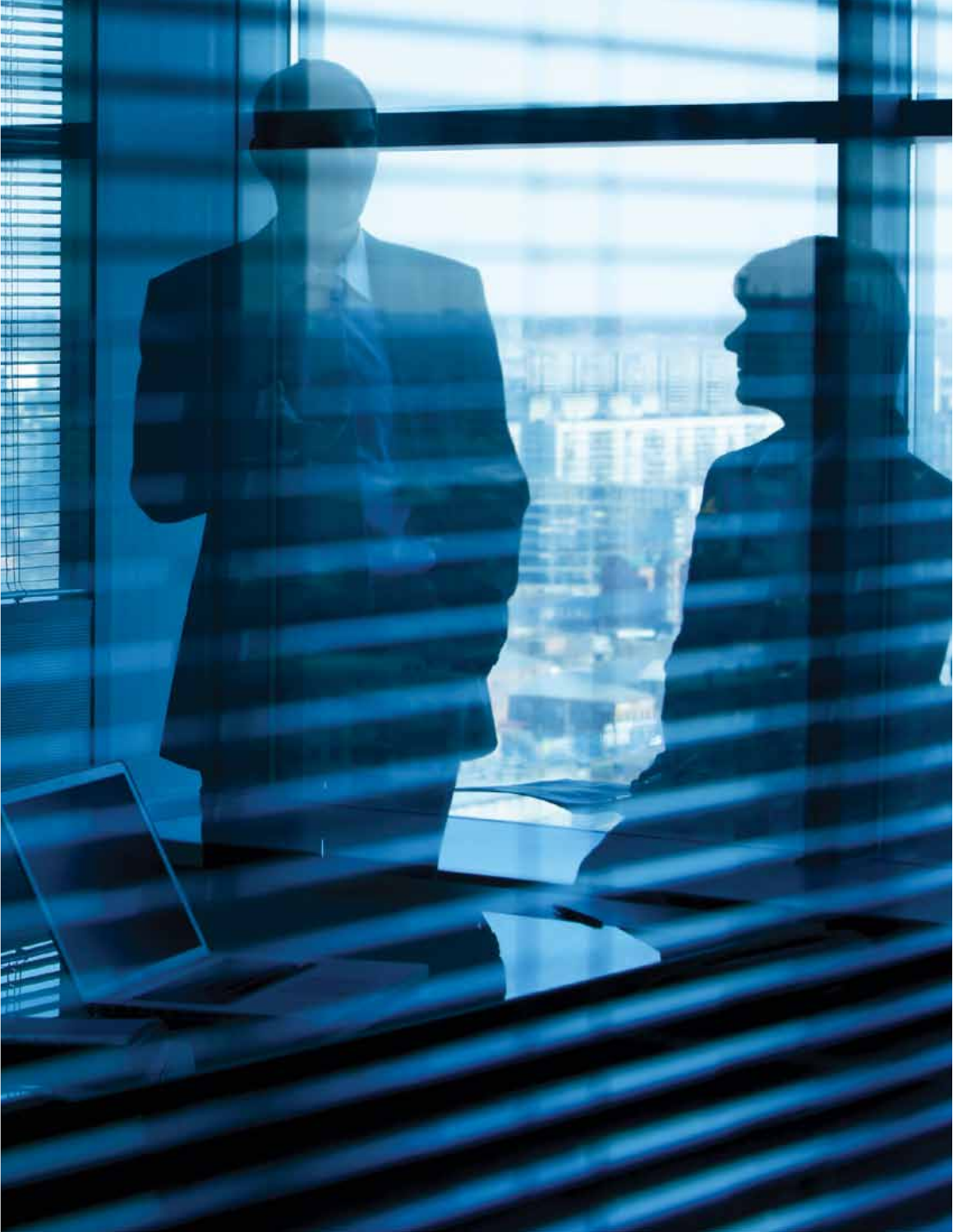# Section 1–The Challenge of Our Current Situation

(continued)

### The Skills Sets Required Have Changed –More Complex Thinkers Are Needed

Reflecting the changes in the environment, the competencies that will be most valuable to the future leader appear to be changing. The most common skills, abilities, and attributes cited by interviewees were:

- adaptability
- self-awareness
- boundary spanning
- collaboration
- network thinking

A literature review on the skills needed for future leaders also revealed the following attributes:

- The CEOs in IBM's 2009 study named the most important skill for the future leader as creativity.
- The 2009/2010 Trends in Executive Development study found many CEOs were concerned that their organizations' up-and-comers were lacking in areas such as the ability to think strategically and manage change effectively.3
- Jeffrey Immelt, General Electric CEO and chairman, states that 21st century leaders will need to be systems thinkers who are comfortable with ambiguity.<sup>4</sup>

It appears that the new VUCA environment is seeing the demand move away from isolated behavioral competencies toward complex "thinking" abilities. These manifest as adaptive competencies such as learning agility, self-awareness, comfort with ambiguity, and strategic thinking. With such changes in the mental demands on future leaders, the question will be: how will we produce these capacities of thinking?

### The Methods We Are Using to Develop Leaders Have *Not* Changed (Much)

Organizations are increasingly reliant on HR departments to build a leadership pipeline of managers capable of leading "creatively" through turbulent times. However, there appears to be a growing belief among managers and senior executives that the leadership programs that they are attending are often insufficient to help them develop their capacities to face the demands of their current role.

#### Based on the interviews, the most common current reported development methods were:

- training
- job assignments
- action learning
- executive coaching
- mentoring
- 360-degree feedback

While the above methods will remain important, many interviewees questioned whether the application of these methods in their current formats will be sufficient to develop leaders to the levels needed to meet the challenges of the coming decades. The challenge becomes, if not the methods above, then what?

"The overriding theme of what I've been hearing from clients recently is that they're a bit stunned–shocked, actually–at how the leadership-development programs they'd had in place were not able to meet the needs of their business as we've gone through these tremendously disruptive economic changes over the past few years."<sup>5</sup>

Bill Pelster Principal, Deloitte Consulting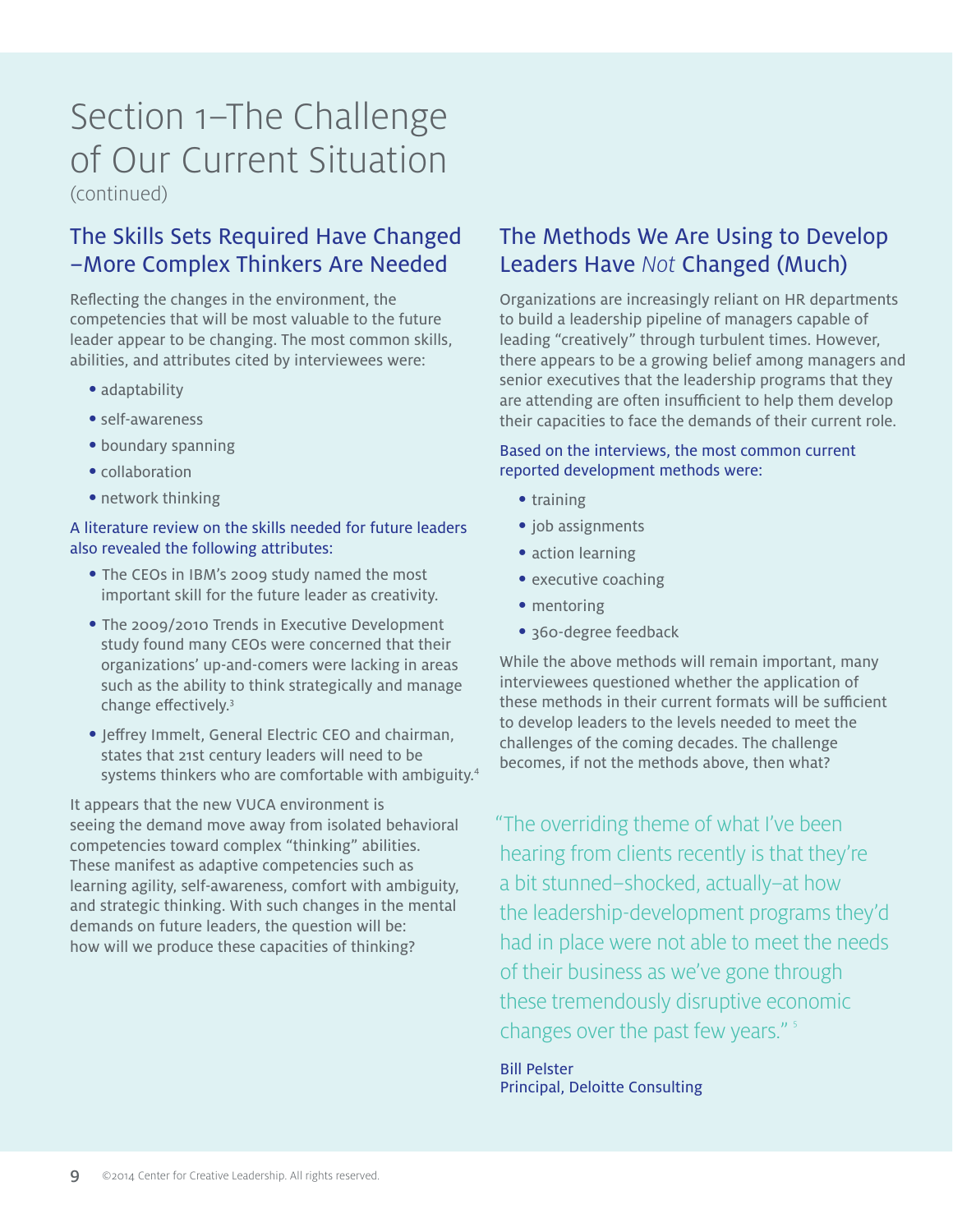### Section 2–Future Trends for Leadership Development

### This Is No Longer Just a Leadership Challenge–It Is a Development Challenge

A large number of interview respondents felt that many methods–such as content-heavy training–that are being used to develop leaders for the 21st century have become dated and redundant. While these were relatively effective for the needs and challenges of the last century, they are becoming increasingly mismatched against the challenges leaders currently face.

Marshall Goldsmith has commented, "Many of our leadership programs are based on the faulty assumption that if we show people what to do, they can automatically do it."<sup>6</sup> However, there is a difference between knowing what "good" leadership looks like and being able to do it. We may be arriving at a point where we face diminishing returns from teaching managers more about leadership, when they still have little understanding about what is required for real development to occur.

#### Trend 1: Increased Focus on Vertical Development (Developmental Stages)

Research interview question: *What do you think needs to be stopped or phased out from the way leadership development is currently done?*

- "Competencies: they become either overwhelming in number or incredibly generic. If you have nothing in place they are okay, but their use nearly always comes to a bad end."
- "Competencies–they don't add value."
- "Competency models as the *sole* method for developing people. It is only one aspect and their application has been done to death."
- "Competencies, especially for developing senior leaders. They are probably still okay for newer managers."
- "Static individual competencies. We are better to think about meta-competencies such as learning agility and self-awareness."

For a long time we have thought about leadership development as working out what competencies a leader should possess and then helping individual managers to develop them–much as a bodybuilder tries to develop different muscle groups. Research over the last 20 years on how adults develop clarifies one reason why many interviewees have grown weary of the competency model as the *sole* means for developing leaders. We have failed to distinguish between two very different types of development–vertical and horizontal.

### "Some people want to put Christ back into Christmas; I want to put development back into leadership development."

Robert Kegan Professor of Adult Learning and Professional Development, Harvard Graduate School of Education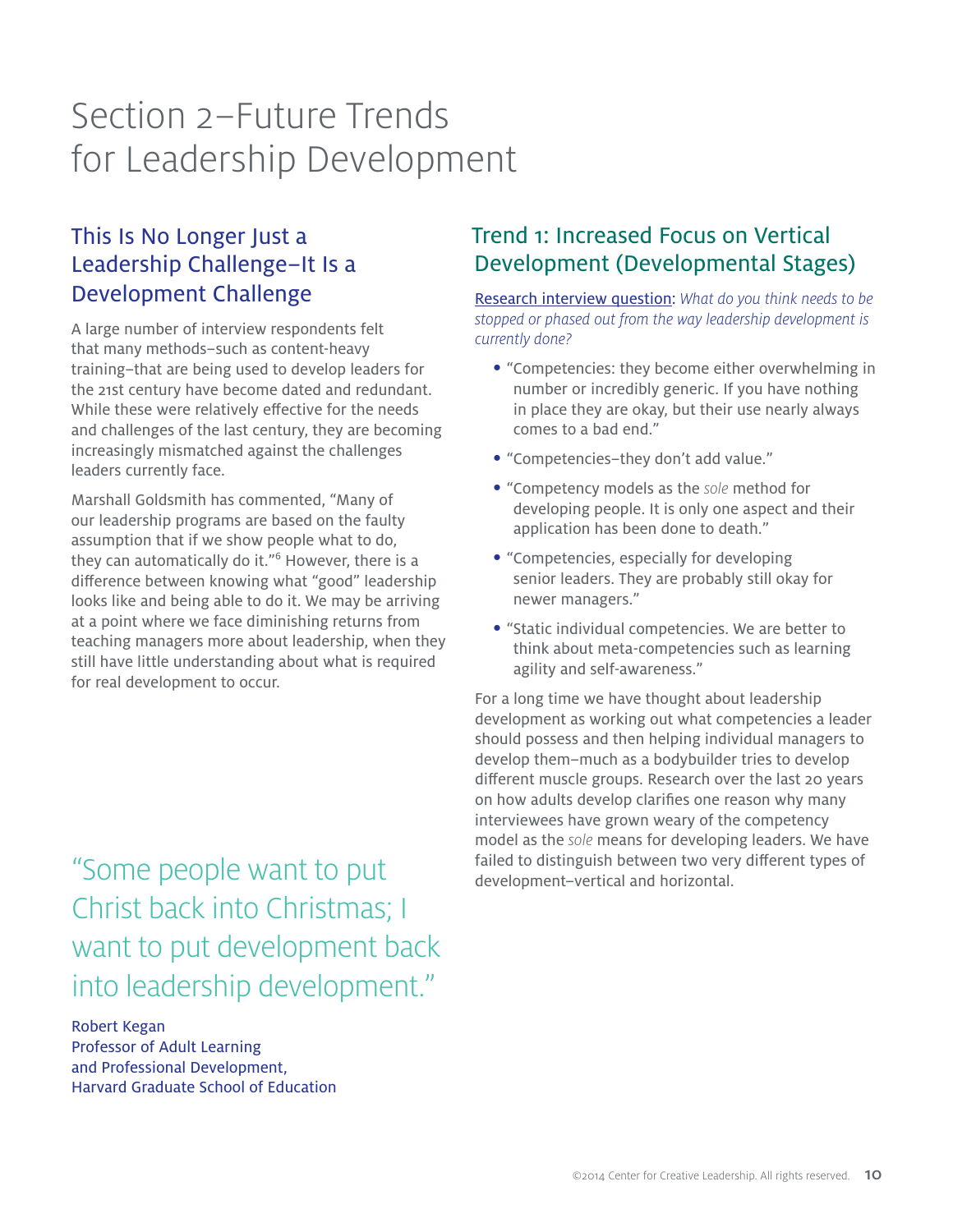# Types of Development

Horizontal development is the development of new skills, abilities, and behaviors. It is technical learning. Horizontal development is most useful when a problem is clearly defined and there are known techniques for solving it. Surgery training is an example of horizontal development. Students learn to become surgeons through a process known as "pimping," in which experienced surgeons continually question students until the point when the student cannot answer and is forced to go back to the books to learn more information.<sup>7</sup> While the process of learning is not easy, there are clear answers that can be codified and transmitted from expert sources, allowing the students to broaden and deepen their surgical competency.

Vertical development, in contrast, refers to the "stages" that people progress through in regard to how they "make sense" of their world. We find it easy to notice children progressing through stages of development as they grow, but conventional wisdom assumes that adults stop developing at around 20 years old–hence the term "grown up" (you have finished growing). However, developmental researchers have shown that adults do in fact continue to progress (at varying rates) through predictable stages of mental development. At each higher level of development, adults "make sense" of the world in more complex and inclusive ways–their minds grow "bigger."

In metaphorical terms, horizontal development is like pouring water into an empty glass.<sup>8</sup> The vessel fills up with new content (you learn more leadership techniques). In contrast, vertical development aims to expand the glass itself. Not only does the glass have increased capacity to take in more content, the structure of the vessel itself has been transformed (the manager's mind grows bigger). From a technology perspective, it is the difference between adding new software (horizontal development) or upgrading to a new computer (vertical development). Most people are aware that continuing to add new software to an out-dated operating system starts to have diminishing returns.

While horizontal development (and competency models)

will remain important as one method for helping leaders develop, in the future it cannot be relied on as the only means. As one interviewee suggested, it is time to "transcend and include" the leadership competency mentality so that in the future we are able to grow our leaders simultaneously in both horizontal AND vertical directions.

"Organizations have grown skilled at developing individual leader competencies, but have mostly ignored the challenge of transforming their leader's mind-set from one level to the next. Today's horizontal development within a mind-set must give way to the vertical development of bigger minds."

John McGuire and Gary Rhodes Transforming Your Leadership Culture, Center for Creative Leadership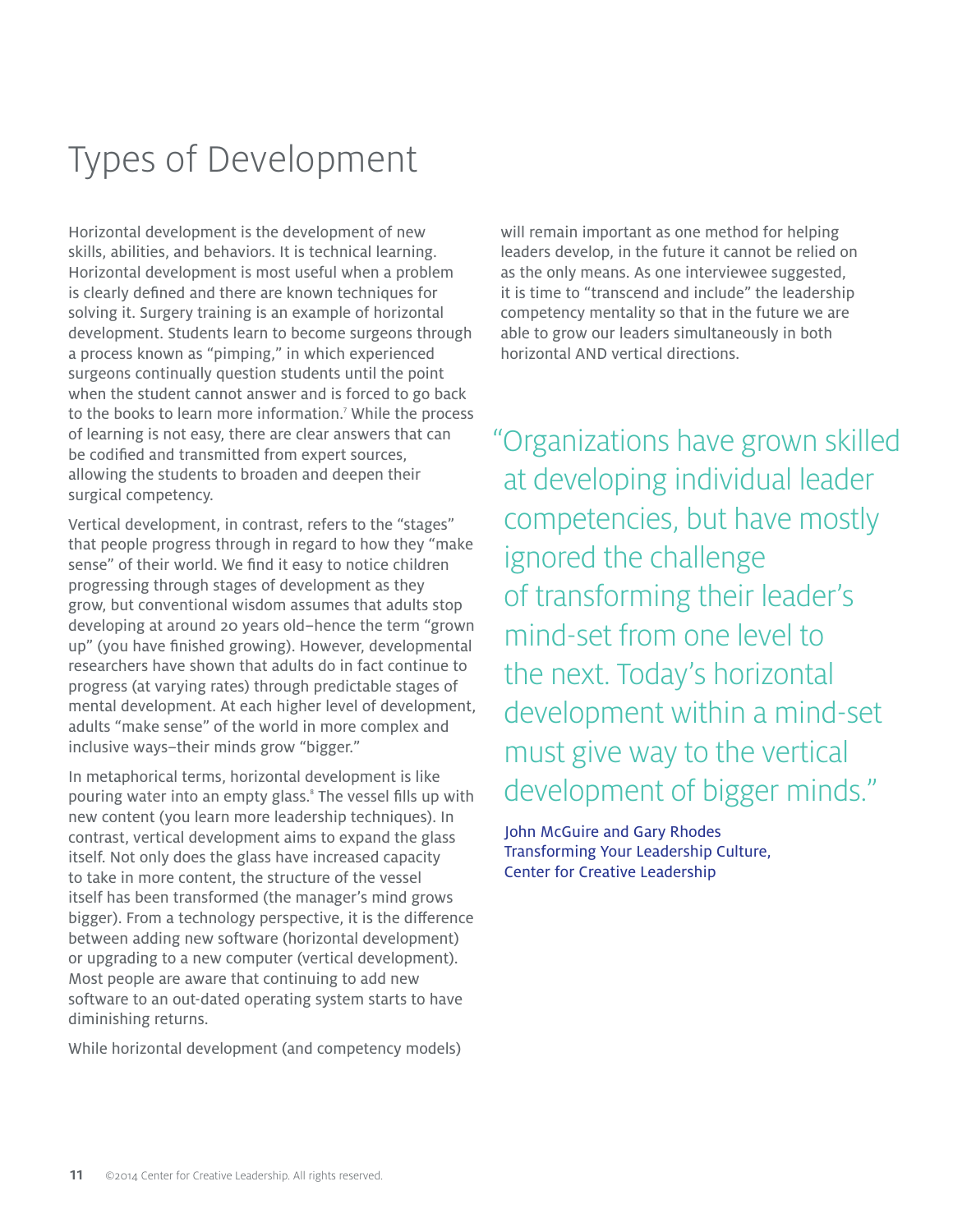## Why Vertical Development Matters for Leadership

The next question may be: "Why should someone's level of cognitive development matter for leadership and organizations?" One answer is that from a leadership perspective, researchers have shown that people at higher levels of development perform better in more complex environments. A study by Keith Eigel looked at 21 CEOs and 21 promising middle managers from various companies, each with annual revenues of over \$5 billion.<sup>9</sup> The study showed that across a range of leadership measures, there was a clear correlation between higher levels of vertical development and higher levels of effectiveness. This finding has since been replicated in a number of fine-grained studies on leaders assessing particular competencies.<sup>10</sup>

The reason that managers at higher levels of cognitive development are able to perform more effectively is that they can *think* in more complex ways.

According to McGuire and Rhodes (2009) of the Center for Creative Leadership: "Each successive level (or stair) holds greater ability for learning, complex problemsolving, and the ability to set new direction and lead change. People who gain another step can learn more, adapt faster, and generate more complex solutions than they could before. Those at higher levels can learn and react faster because they have bigger minds; people at later stages are better at seeing and connecting more dots in more scenarios (which means they are better at strategy). That's all. But that's a lot."

There is nothing inherently "better" about being at a higher level of development, just as an adolescent is not "better" than a toddler. However, the fact remains that an adolescent is able to do more, because he or she can think in more sophisticated ways than a toddler. Any level of development is okay; the question is whether that level of development is a good fit for the task at hand. In terms of leadership, if you believe that the future will present leaders with an environment that is more complex, volatile, and unpredictable, you might also believe that those organizations who have more leaders at higher levels of development will have an important advantage over those that don't.

"A new leadership paradigm seems to be emerging with an inexorable shift away from oneway, hierarchical, organizationcentric communication toward two-way, network-centric, participatory, and collaborative leadership styles. Most of all a new mind-set seems necessary, apart from new skills and knowledge. All the tools in the world will not change anything if the mind-set does not allow and support change."

Grady McGonagill and Tina Doerffer The Leadership Implications of the Evolving Web, Bertelsmann Stiftung Leadership Series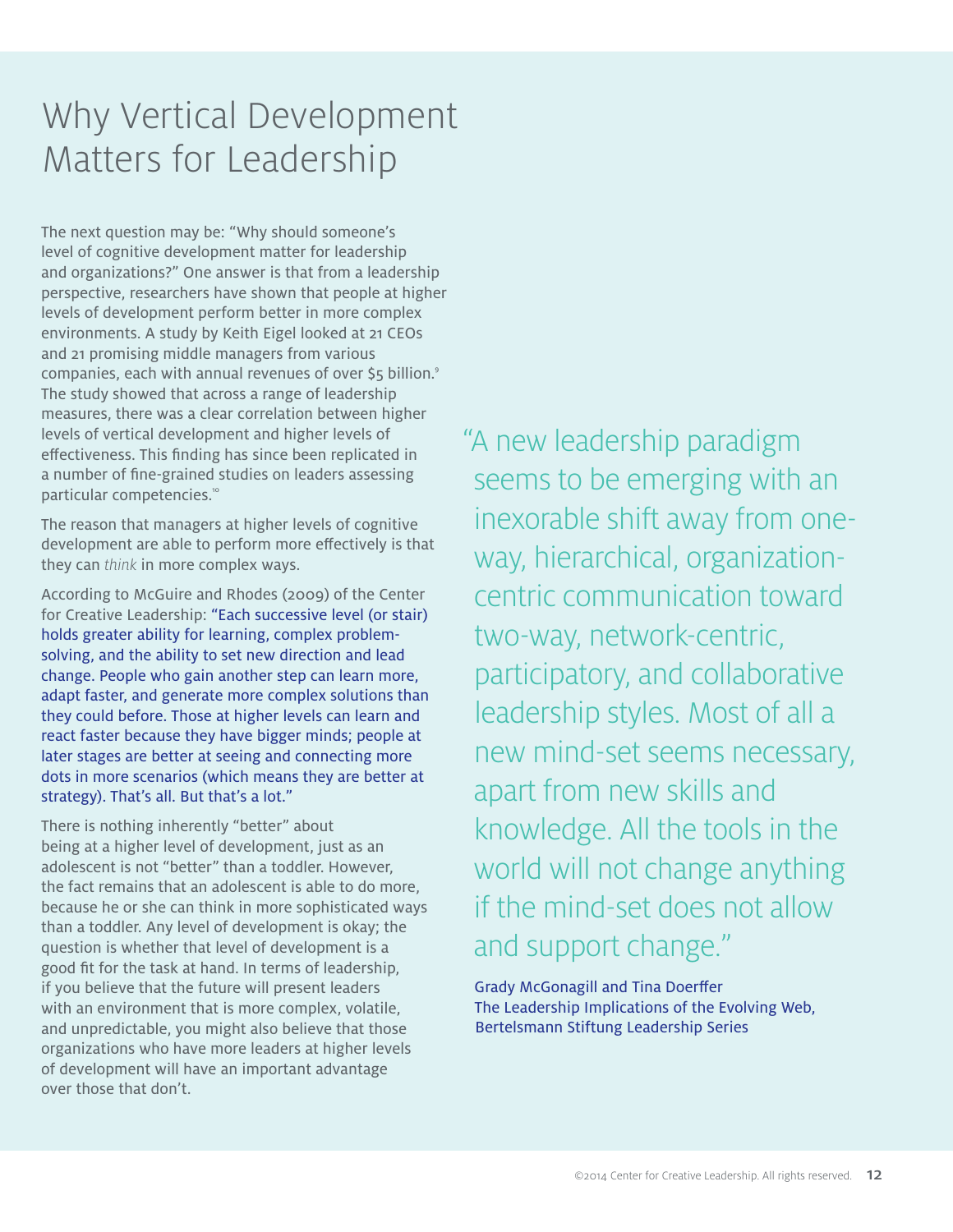# What the Stages of Development Look Like

There are various frameworks which researchers use to measure and describe levels of cognitive development. Below is a short description of Robert Kegan's levels of development and how they map against other researchers in the field.

#### Kegan's Adult Levels of Development

- 3–Socialized mind: At this level we are shaped by the expectations of those around us. What we think and say is strongly influenced by what we think others want to hear.
- 4–Self-authoring mind: We have developed our own ideology or internal compass to guide us. Our sense of self is aligned with our own belief system, personal code, and values. We can take stands, set limits on behalf of our own internal "voice."
- 5–Self-transforming mind: We have our own ideology, but can now step back from that ideology and see it as limited or partial. We can hold more contradiction and oppositeness in our thinking and no longer feel the need to gravitate towards polarized thinking.

| Level | Kegan Levels      | <b>CCL Action Logics</b>    | Torbert & Rookes Action Logics <sup>11</sup>            |
|-------|-------------------|-----------------------------|---------------------------------------------------------|
| 5     | Self-transforming | Interdependent-Collaborator | Ironist $(21%)^*$<br>Alchemist (2%)<br>Strategist (5%)  |
| 4     | Self-authoring    | Independent-Achiever        | Individualist (11%)<br>Achiever (30%)<br>Expert $(37%)$ |
| 3     | Socialized        | Dependent-Conformer         | Diplomat (11%)<br>Opportunist (4%)                      |

### Adult Levels of Development

\* Study of 4,510 managers. The percentages denote the number of managers measured at each stage of development using the sentence completion test.

According to interviewees, the coming decades will increasingly see managers take on challenges that require them to engage in: strategic thinking, collaboration, systems thinking, leading change, and having "comfort with ambiguity." These are all abilities, which become more pronounced at level 5. Yet according to studies by

Torbert and Fisher<sup>12</sup> less than 8% have reached that level of thinking. This may in part explain why so many people are currently feeling stressed, confused, and overwhelmed in their jobs. A large number of the workforce are performing jobs that cause them to feel they are "in over their heads" (Kegan, 2009).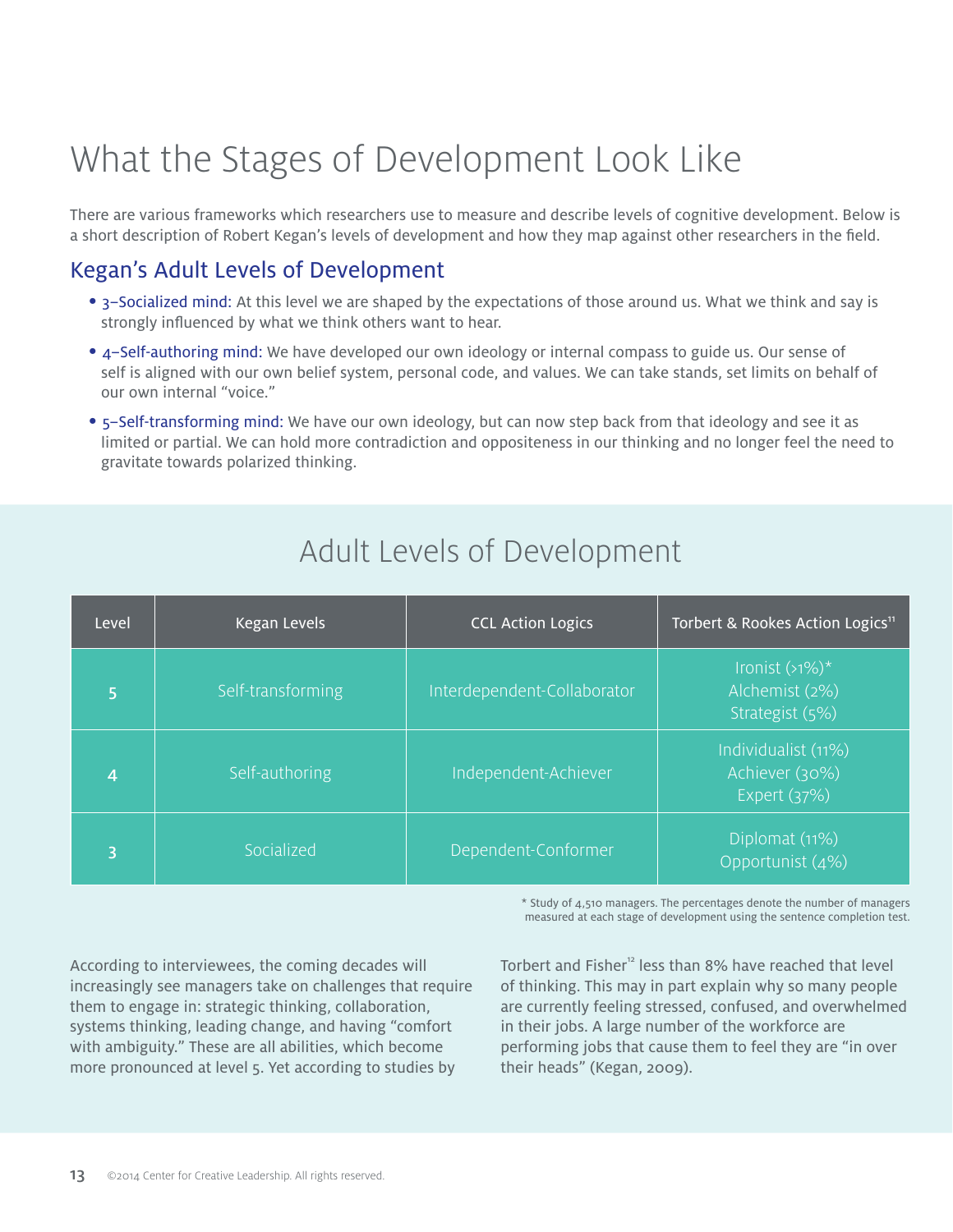#### What Causes Vertical Development

The methods for horizontal development are very different from those for vertical development. Horizontal development can be learned (from an expert), but vertical development must be earned (for yourself). We can take what researchers have learned in the last 75 years about what causes vertical development and summarize it by the following four conditions (Kegan, 2009):

- People feel consistently frustrated by situations, dilemmas, or challenges in their lives.
- It causes them to feel the limits of their current way of thinking.
- It is in an area of their life that they care about deeply.
- There is sufficient support that enables them to persist in the face of the anxiety and conflict.

Developmental movement from one stage to the next is usually driven by limitations in the current stage. When you are confronted with increased complexity and challenge that can't be reconciled with what you know and can do at your current level, you are pulled to take the next step (McGuire & Rhodes, 2009). In addition, development accelerates when people are able to identify the assumptions that are holding them at their current level of development and test their validity.

#### McGuire and Rhodes describe vertical development as a three-stage process:

- **1.** Awaken: The person becomes aware that there is a different way of making sense of the world and that doing things in a new way is possible.
- 2. Unlearn and discern: The old assumptions are analyzed and challenged. New assumptions are tested out and experimented with as being new possibilities for one's day-to-day work and life.
- 3. Advance: Occurs after some practice and effort, when new ideas get stronger and start to dominate the previous ones. The new level of development (leadership logic) starts to make more sense than the old one.

Torbert and others have found that cognitive development can be measured and elevated not only on the individual level, but also on the team and organizational level. McGuire and Rhodes (2009) have pointed out that if organizations want to create lasting change, they must develop the leadership *culture* at the same time they are developing individual leaders. Their method uses a six-phase process, which begins by elevating the senior leadership culture before targeting those managers at the middle of the organization.<sup>13</sup> While personal vertical development impacts individuals, vertical cultural development impacts organizations.

The challenge for organizations that wish to accelerate the vertical development of their leaders and cultures will be the creation of processes and experiences that embed these developmental principles into the workplace.

"A major part of our job is helping people develop how they think. How they get to an answer matters more than ever."

Jeff Barnes Head of Global Leadership, General Electric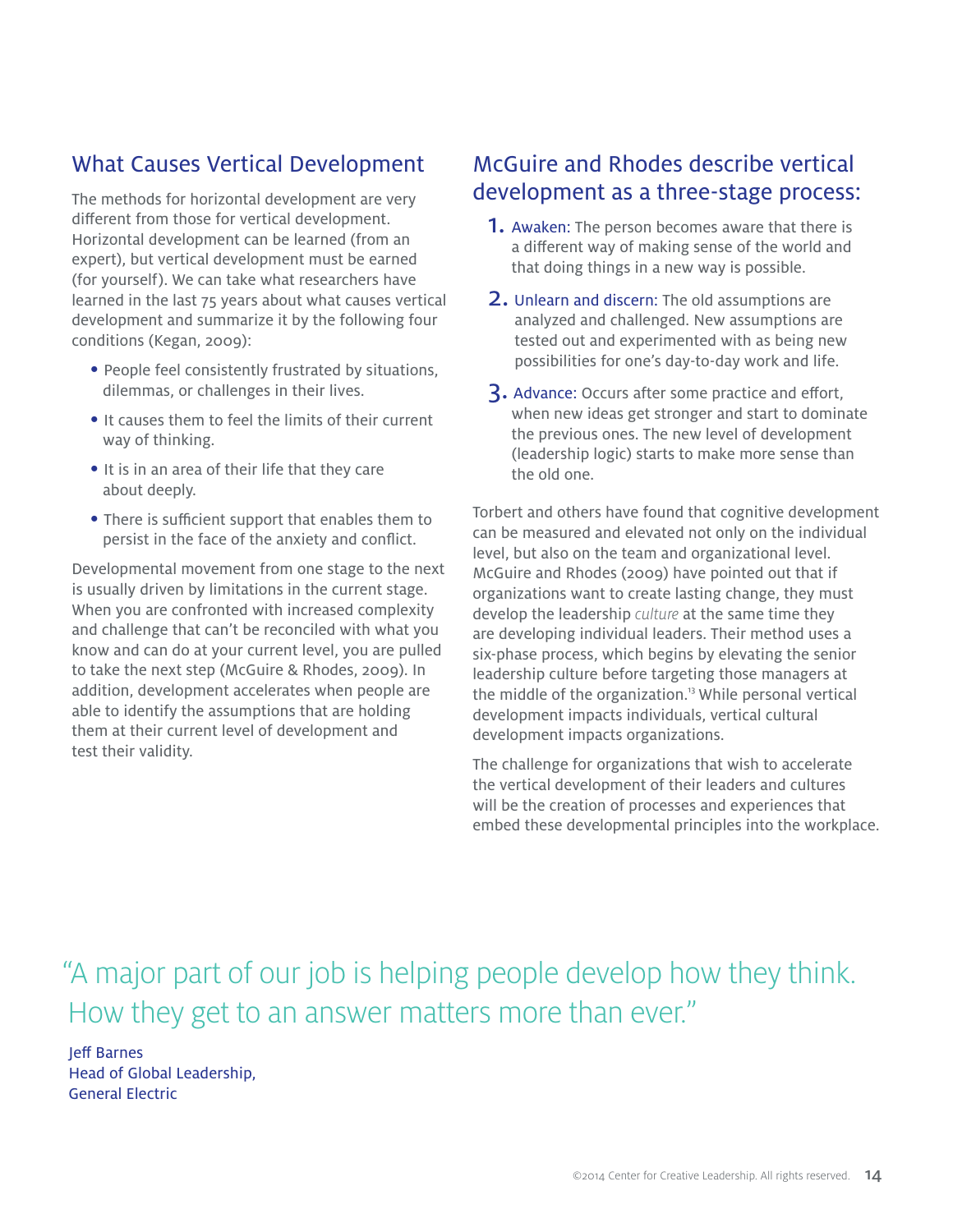# Example of a Vertical Development Process: The Immunity to Change<sup>4</sup>

The "Immunity to Change" process was developed over a 20-year period by Harvard professors and researchers Robert Kegan and Lisa Lahey. It uses behavior change, and the discovery of what stops people from making the changes they want, to help people develop themselves.

How it works: Leaders choose behaviors they are highly motivated to change. They then use a mapping process to identify the anxieties and assumptions they have about what would happen if they were to actually make those changes. This uncovers his or her's hidden "immunity to change," i.e., what has held his or her back from making the change already. The participant then designs and runs a series of small experiments in the workplace to test out the validity of the assumptions. As people realize that the assumptions they have been operating under are false or at least partial, the resistance to change diminishes and the desired behavior change happens more naturally.

Why it accelerates development: The method accelerates people's growth because it focuses directly on the four conditions of vertical development (an area of frustration, limits of current thinking, an area of importance, and support available). Many leadership programs operate on the assumption that if you show people how to lead, they can then do that. However, the most difficult challenges that people face in their work lives are often associated with the limitations of the way they "make meaning" at their current level of development. When a person surfaces the assumptions they have about the way the world works, they get the chance to question those assumptions and allow themselves the opportunity to start to make meaning from a more advanced level. For example, a manager may have difficulty making decisions without his boss's direction, not because he lacks decision-making techniques, but because of the anxiety that taking a stand produces from his current level of meaning-making (the Socialized Mind).

How this is being used: The method is currently being used in the leadership development programs of a number of leading banks, financial services firms, and strategy consulting firms. It is best suited for leaders who already have the technical skills they need to succeed, but need to grow the capacity of their thinking in order to lead more effectively.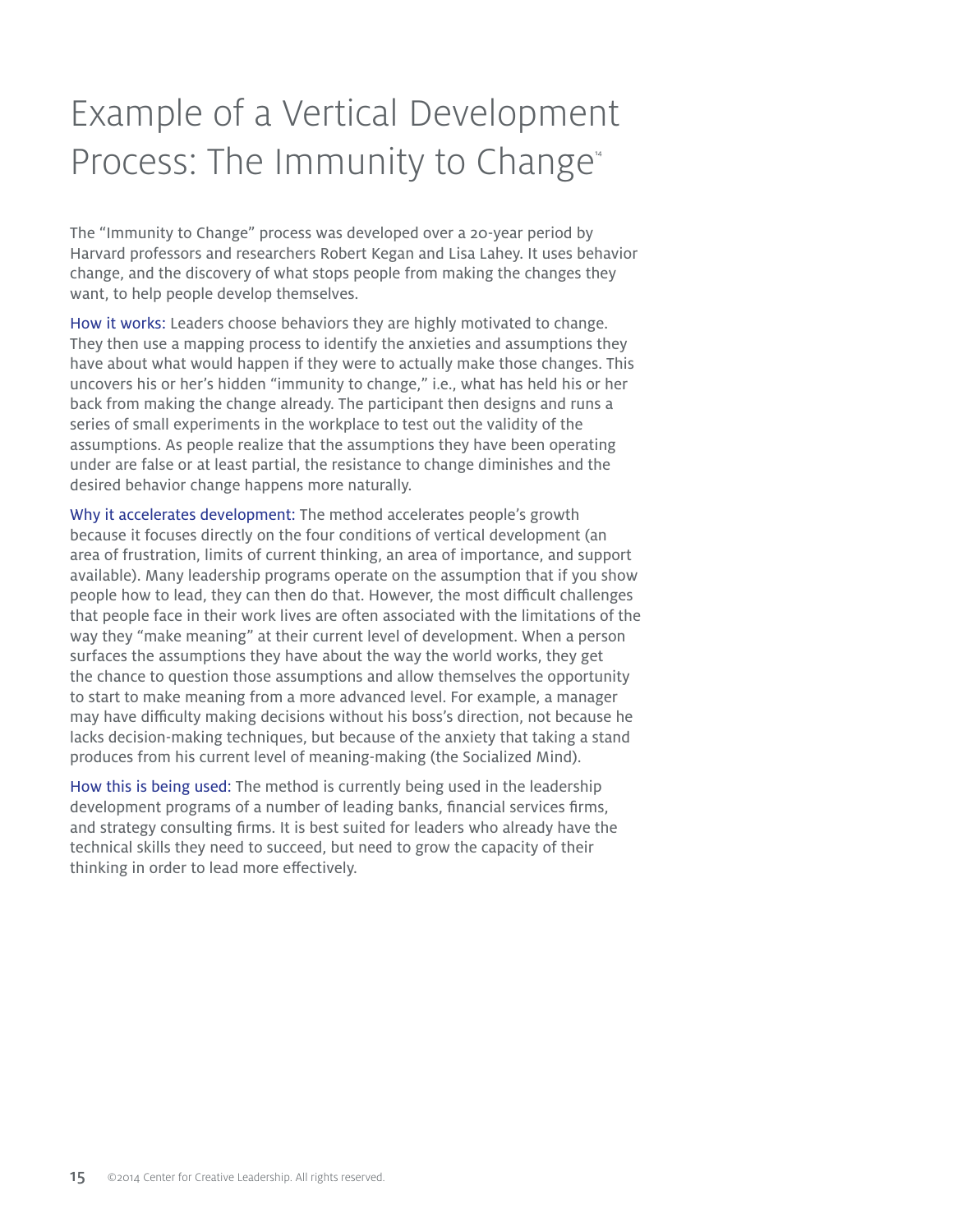### Trend 2: Transfer of Greater Developmental Ownership to the Individual

Interview question: *What should be stopped or phased out in leadership development?*

Response*: "Stop sending people to courses they don't want to go to."*

According to social psychologists, people's motivation to grow is highest when they feel a sense of autonomy over their own development.<sup>15</sup> However, some interviewees believe that the training model common within organizations for much of the last 50 years has bred dependency, inadvertently convincing people that they are passengers in their own development journey. The language of being "sent" to a training program, or having a 360-degree assessment "done on me," denotes the fact that many managers still see their development as being owned by someone else, namely HR, training companies, or their own manager.

Even as methods have evolved, such as performance feedback, action learning, and mentoring, the sense for many still remains that it is someone else's job to "*tell me* what I need to get better at and how to do it." Many workers unknowingly outsourced their own development to well-intentioned strangers who didn't know them, didn't understand their specific needs, and didn't care as much about their development as they themselves should. This model has resulted in many people feeling like passengers. The challenge will be to help people back into the driver's seat for their own development.

Several interviewees point out that the above issue has been compounded in the last 10 years by the demand placed on managers to take on the role of coaches and talent developers. Many staff, however, express skepticism at being developmentally coached by managers, whom they believe are not working on any development areas themselves. To paraphrase Rob Goffee's 2006 book, "Why should anyone be developed by him?"<sup>6</sup> In an organization where everyone is trying to develop someone else, but no one is developing themselves, we might wonder whether we are really approaching development from the right starting point.

Despite staff's doubts about the current top-down development methods, we can see clues to the future of development in the growing demand for executive coaching.

What principles can be learned from this demand for coaching that can be expanded to all development practices?

#### Some modifying factors for coaching:

- The manager chooses what to focus on, not the coach.
- The process is customized for each person.
- The coach owns her development; the coach guides the process (through questions).
- The coach is a thinking partner, not an authority/expert.
- There is no "content" to cover.
- It is a developmental process over time, not an event.

Despite this demand for coaching, the barrier has always been that it is difficult to "scale" the process, because of the cost and time needed for the coach. However, if greater ownership of development is transferred back to the individual, with HR, external experts, and managers seen as resources and support, there is no reason that these same principles could not be applied on a larger scale throughout an organization.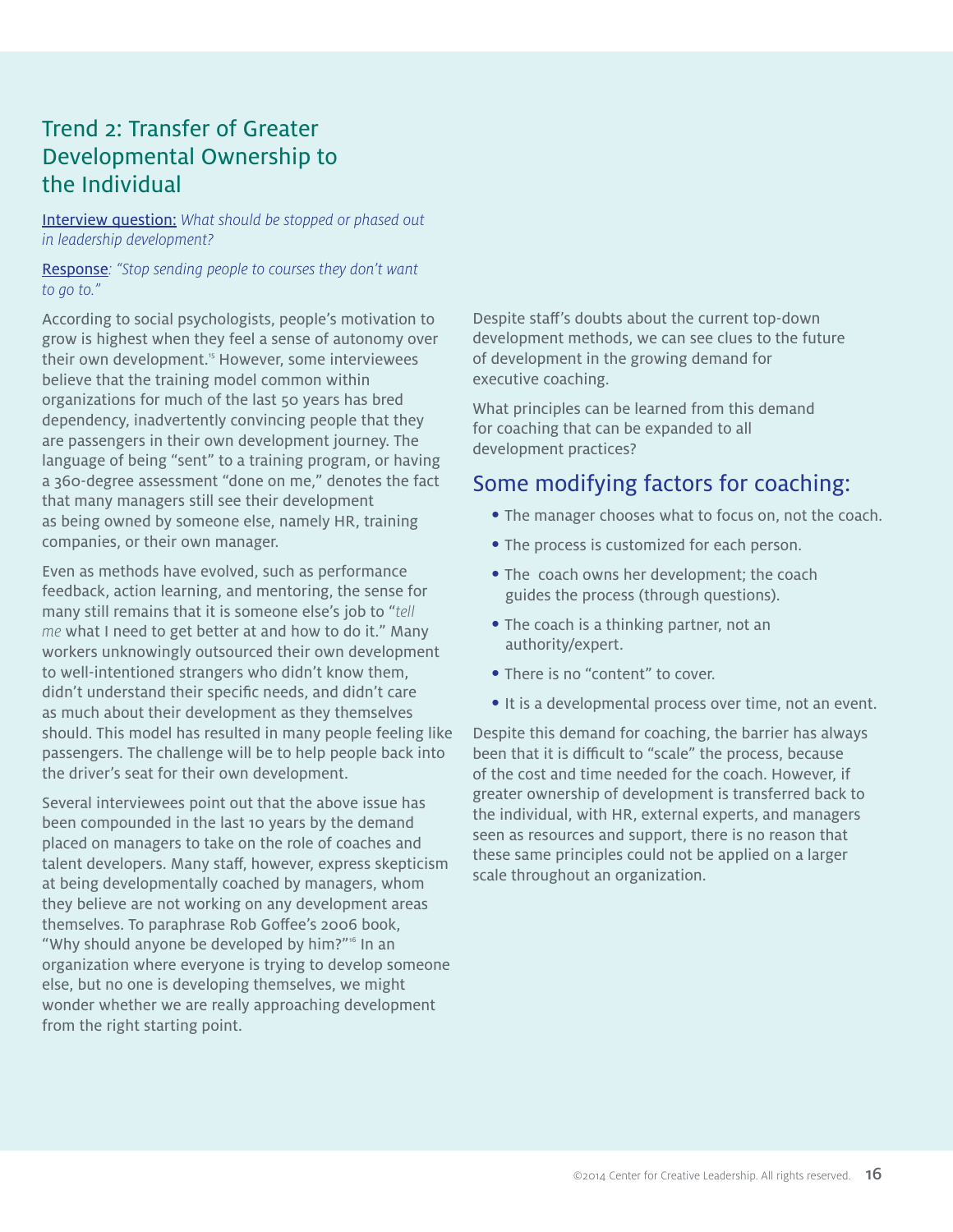### Leadership Development for the Masses

While many organizations say that they need leaders at all levels of the business, a number of interviewees pointed out that this statement appears inconsistent with their practices, as long as they continue to train and develop only their "elite" managers. Leadership development can become democratized, if workers get a better understanding of what development is, why it matters for them, and how they can take ownership of their own development.

In his study on how Colombian drug traffickers were able to grow their operations despite a multidecade campaign against them costing billions of dollars, Michael Kenney found that a key factor was the traffickers' ability to outlearn and outadapt their U.S. government adversaries.<sup>17</sup> Kenney discovered that traffickers, despite lack of education, were driven to learn and develop by the "high risk/high return" for learning. The rewards for those who learned the most were money and status; the risks for those who failed to learn were prison and sometimes death. Colombian drug cartels do not have HR departments or training companies to manage their training programs, yet these young, often uneducated traffickers still find sufficient motivation in the risk/return for learning to drive their own development. If organizations believe that their people would not be motivated to take more ownership of their own development, they might stop and ask,"How clear and visible is the 'risk/reward' for learning in our organization?"

#### What Development Might Look Like

Robert Kegan and Lisa Lahey (2009) suggest that you would know that an organization had people taking ownership of their ongoing development when you could walk into an organization and any person could tell you:

- 1. What is the one thing they are working on that will require that they grow to accomplish it
- 2. How they are working on it
- 3. Who else knows and cares about it
- 4. Why this matters to them

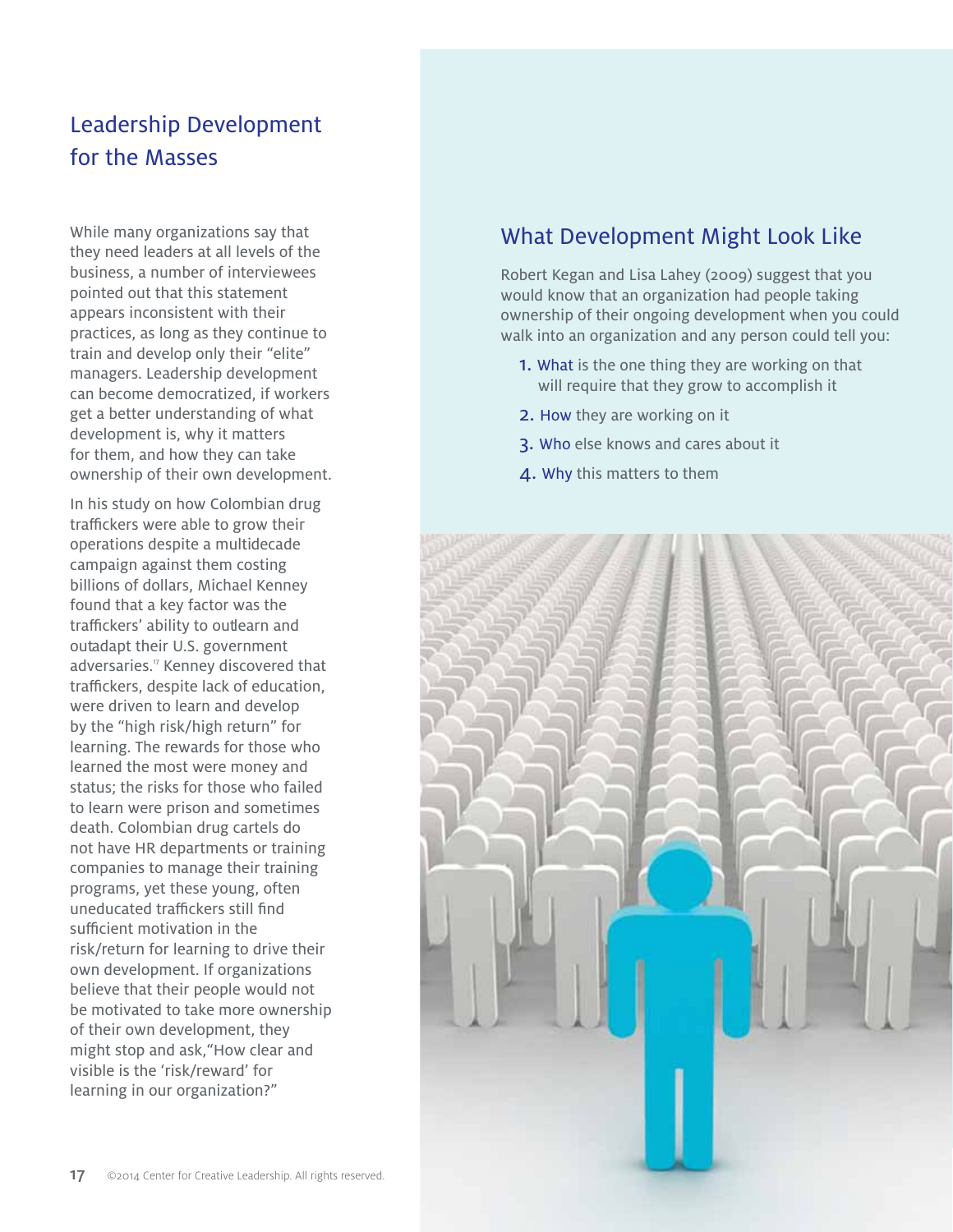"The industry needs to ask itself how leadership development became so elitist. The world's challenges are big enough now that we need to think about how we can democratize leadership development, take it back to the masses—to the base and middle of the socioeconomic pyramid, not only the peak."

#### David Altman

Executive Vice President–Research, Innovation, & Product Development Center for Creative Leadership

"It makes little sense to begin executive development processes at very senior levels, as many companies do. Instead the process must start early."

Morgan McCall, Jr. "Executive Ask" Academy of Management Executive<sup>18</sup> In addition to these points, interviewees suggested that some of the following factors would also be present in an organization where people were taking greater ownership of their development:

- Recognition from senior leaders that in complex environments, business strategies cannot be executed without highly developed leaders (and that traditional horizontal development won't be enough)
- Buy-in from the senior leaders that new methods for development need to be used and that they will go first and lead by example
- Staff to be educated on the research of how development occurs and what the benefits are for them
- For all staff to understand why development works better when they own it
- A realignment of reward systems to emphasize both development as well as performance
- Utilization of new technologies such as Rypple,<sup>19</sup> which allows people to take control of their own feedback and gather ongoing suggestions for improvement
- Creation of a culture in which it is safe to take the type of risks required to stretch your mind into the discomfort zone

We are already seeing examples of this happening at innovative organizations such as W. L. Gore and IDEO, as well as at younger companies like Google, where managers may have up to 20 direct reports each. Because top-down feedback and coaching is impractical with so many direct reports, staff members are expected to drive their own development by using peers to gather their own feedback on areas to improve and to coach each other on how they can develop.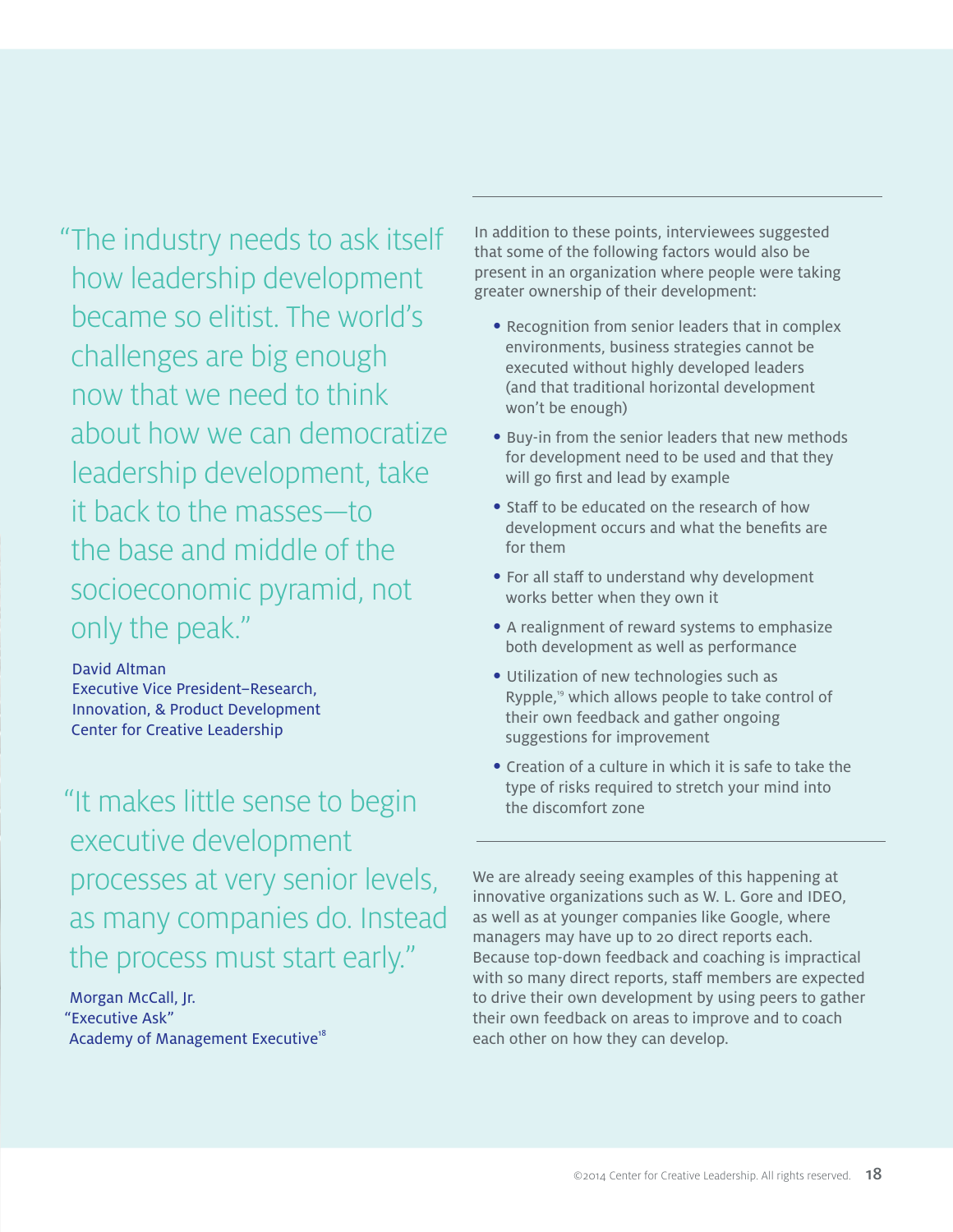## Growth Fuels Growth

While many HR staff may be delighted at the possibility that, in the future, people would take more ownership for their own development, some may question whether people are inherently motivated to grow. Yet, the majority of people can reflect on what is common knowledge in most workplaces: the people who grow the most are also the ones hungriest to grow even more. Clayton Alderfer's Existence, Relations, Growth (ERG) model of human needs identified that the need for growth differs from the needs for physical well-being and relationships.<sup>20</sup> Alderfer found that the need for physical well-being and relationship concerns are satiated when met (the more we get, the less we want), whereas the need for growth is not (the more growth we get, the more we want). The implication for development is that if we can help people to get started on the path of genuine vertical development, the drive for still more growth gathers momentum.<sup>21</sup>

In addition, social psychologists have long identified that a sense of autonomy (ownership) is crucial for people to feel intrinsically motivated. If the experience of development is combined with a sense of autonomy over the development process, individuals are likely to gain a significant boost in their motivation to

proceed. Finally, both Kegan and Torbert's research suggests that as more people transition from the levels of the socialized mind to the self-authoring mind, there will naturally be a greater drive for ownership by individuals.

Of course not everything can be organized and carried out by the individuals, and the role of learning and development professionals within organizations will remain crucial. However, it may transform into more of a development partner whose main role is to innovate new structures and processes for development. Marc Effron, president of the Talent Strategy group, predicts that much of the HR function may soon focus only on developing talent, with much of the rest of their duties being outsourced.

This could mean that rather than a traffic cop selecting and directing people into programs, the future L&D professional could become more like a community organizer who facilitates people, processes, systems, and structures that connect networks of people to each other and spreads a culture of development throughout the organization. Several interviewees pointed out that the most effective leadership development programs shift responsibility for developing leaders away from HR and toward the current leaders of the organization. GE, for example, expects both the CEO and the senior managers to spend a significant amount of time at its leadership university (Crotonville) training future leaders. For L&D professionals this would mean partnering with senior leaders to build a true culture of development, a task that would require a great deal of skill and development for those who take up the challenge. The role of the learning professional would become both more critical to the business and more challenging for its practitioners. And despite positive signs that people are ready to take on greater ownership, several interviewees point out that we may yet need to be patient. It took us 50 years of the expert model to arrive at our current mind-set for development; it may take some time to transition to the next.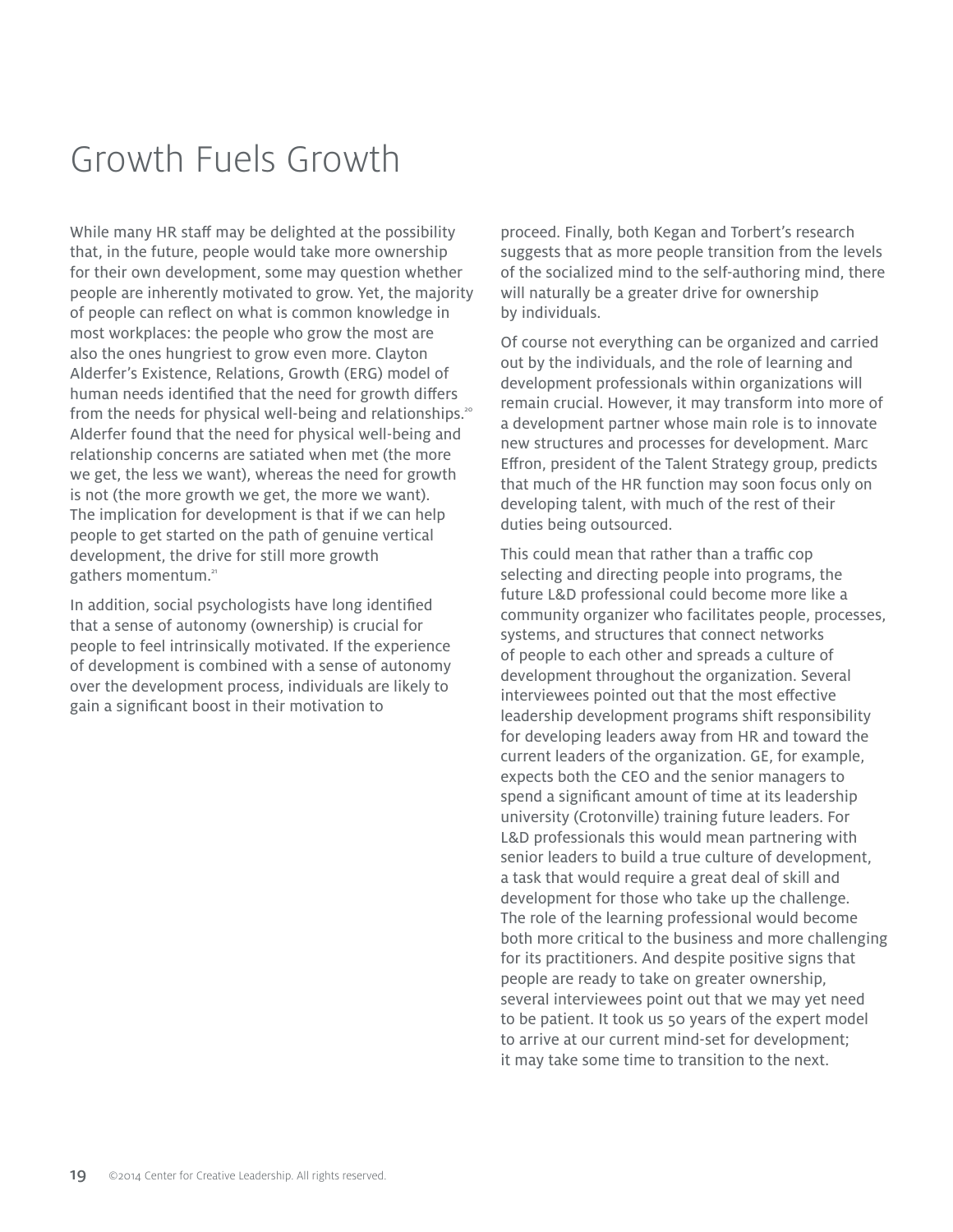### Example of a development process that increases ownership: Feedforward coaching

What is it: A behavior change process designed for busy, time-poor people who like to see measured results. In the feedforward process an individual engages trusted colleagues in a peer coaching process, asking each colleague to do three things: focus on the *future*, give only *suggestions*, make these something *positive* the person can *do*.

How it works: Participants choose one or two areas they want to improve and five to eight internal people they trust who become feedforward coaches. With the support of an internal or external coach, the leader gathers monthly suggestions from the feedforward coaches as to how she can improve in her chosen areas and progress reports on how much she is changing. At the six- and twelve-month points, a mini-survey measures the level of her behavior change (Appendix 1).

Why it works for development: It is extremely time-efficient, taking only two to three hours per month, involves the people who know the leader best to help him/her change, measures results, holds the coachee accountable over time, and acknowledges that behavior change is a *process*, not an *event*. Feedforward puts responsibility for development into the hands of individuals, then lets them tailor the process as to who will be involved, what they will work on, and how conversations will take place. In addition, the structure of the process ensures continuous support and accountability conversations with a coach, which helps people to keep following through on their actions.

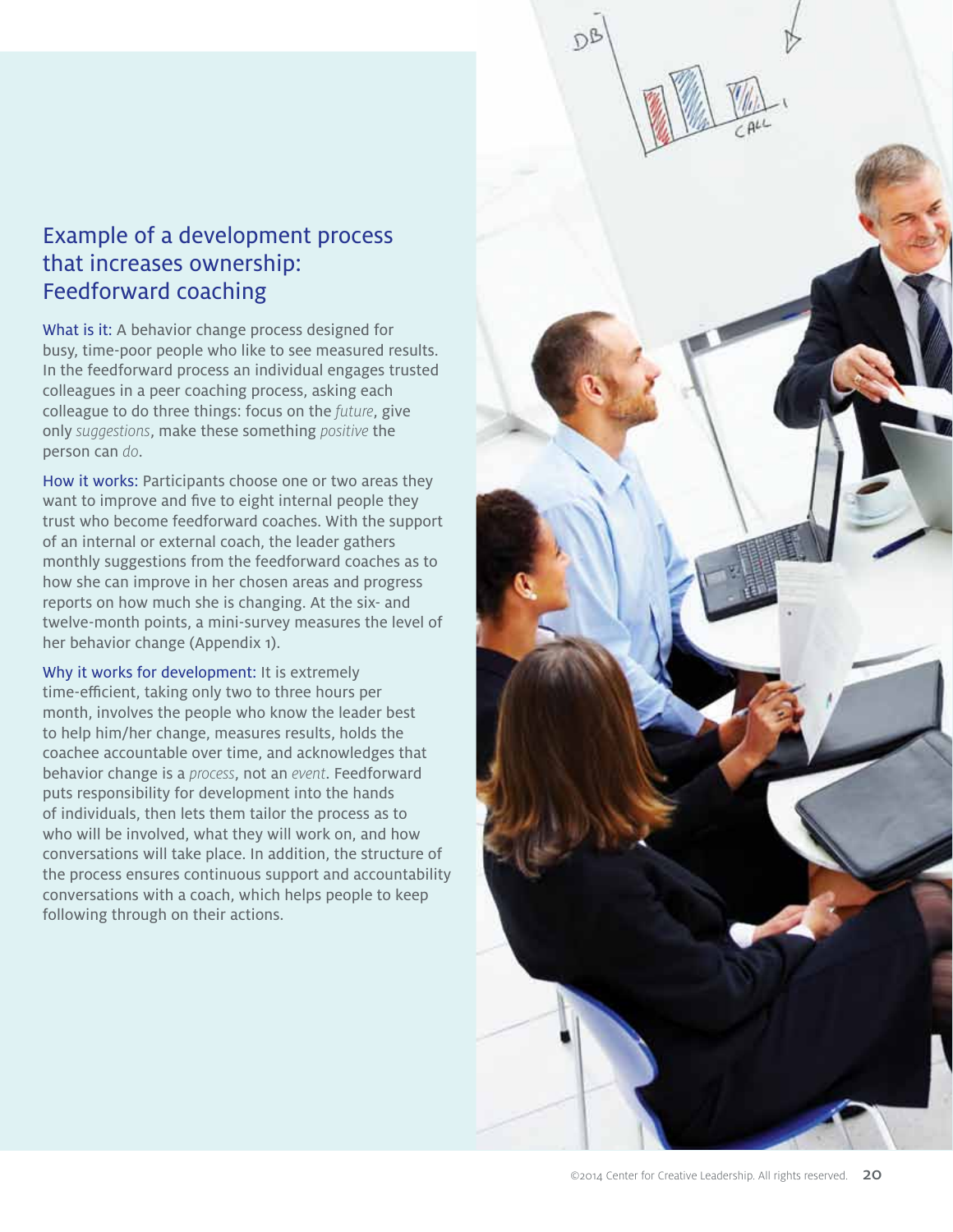### Trend 3: The decline of the heroic leader–the rise of collective leadership

The story of the last 50 years of leadership development has been the story of the individual. It began with discoveries about "what" made a good leader and was followed by the development of practices that helped a generation of individuals move closer to that ideal. The workplace context rewarded individuals who could think through a situation analytically and then direct others to carry out well-thought-through procedures. Leadership was not easy, but the process itself was comparatively clear. However, in the last 15 years this model has become less effective, as the "fit" between the challenges of the environment and the ability of the heroic individuals to solve them has started to diverge. The complexity of the new environment increasingly presents what Ronald Heifetz calls "adaptive challenges" in which it is not possible for any one individual to know the solution or even define the problem (the recent U.S. debt crisis, for example). Instead, adaptive challenges call for collaboration between various stakeholders who each hold a different aspect of the reality and many of whom must themselves adapt and grow if the problem is to be solved. These collectives, who often cross geographies, reporting lines, and organizations, need to collaboratively share information, create plans, influence each other, and make decisions.

A simple inference for those in charge of leadership development could be that we need to start teaching managers a new range of competencies that focus on collaboration and influence skills. However, several interviewees suggest that something more significant may be happening–the end of an era, dominated by individual leaders, and the beginning of another, which embraces *networks* of leadership.

The field of innovation has already begun this process. Andrew Hargadon, who has researched how innovations occur in organizations, says that until recently it was common to think that innovations came from lone geniuses who had "eureka" moments. However, in the last 10 years, contrary to this "great man" theory, researchers have shown that innovation is a result of large numbers of connection points in a network that cause existing ideas to be combined in new ways. Researchers now say that innovation doesn't emanate from individual people; it *"lives" in the social network.*

Similarly, the field of leadership has long held up heroic individuals as examples of great leaders who could command and inspire organizations. This idea resonated with the public, as well as business audiences who sought to glean leadership secrets from these leaders' books and speeches. However, a future made up of complex, chaotic environments is less suited to the problem solving of lone, decisive authority figures than it is to the distributed efforts of smart, flexible leadership networks.

This transition in thinking may not come quickly or easily. This was evident in the media's efforts to find the "leader" of the movement that toppled Egyptian President Hosni Mubarak. Many people were interviewed by the media without it ever becoming clear who was directing the movement. In contrast, the youths who utilized social networking tools to force regime change after 30 years seemed clear that for them leadership was not aggregated in an individual (they didn't have "a" leader), leadership was distributed throughout their network. This was not the first generation of youths to be frustrated with Mubarak and want him ousted, but it was the first with the tools and the collective mind-set to make it happen.

The younger generation's comfort with social networking as the preferred means of connecting and influencing each other suggests that they will have little difficulty in accepting that leadership can be distributed throughout a network. But how quickly will others take on this thinking?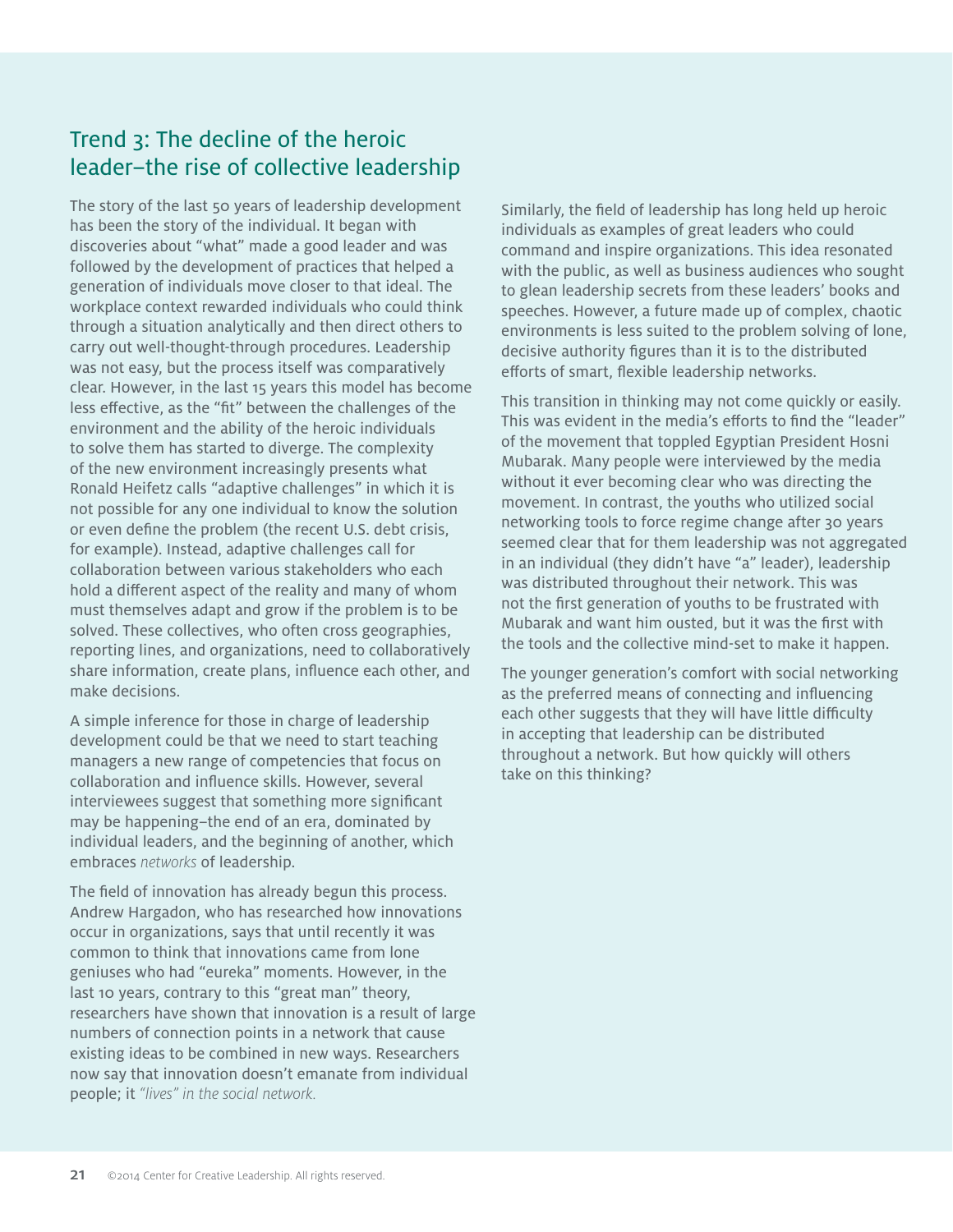### "If leadership is seen as a social process that engages everyone in a community, then it makes less sense to invest exclusively in the skills of individual leaders."

Grady McGonagill and Tina Doerffer "The Leadership Implications of the Evolving Web," Bertelsmann Stiftung Leadership Series

#### Redefining Leadership

A starting point for organizations may come from helping their people redefine what is meant by the term *leadership*. There has been a major trend among organizational theorists to shift the focus from leadership as a person or role to leadership as a *process*. For example:

- the process of mobilizing people to face difficult challenges (Heifetz, 1994)
- anyone and everyone who gets in place and helps keep in place the five performance conditions needed for effective group functioning $22$ (Hackman, 2002)
- "Leaders are any people in the organization actively involved in the process of producing direction, alignment, and commitment." (McCauley & Van Velsor, 2004)

A key distinction in the definitions at left is that leadership can be enacted by anyone; it is not tied to a position of authority in the hierarchy. Heifetz, in fact, believes it is far easier to exercise leadership from a position outside of authority, without the constraints that authority brings. More importantly, these definitions do not tie the act of leadership to an individual. Leadership becomes free to be distributed throughout networks of people and across boundaries and geographies. *Who* is the leader becomes less important than *what* is needed in the system and how *we* can produce it.

If leadership is thought of as a shared process, rather than an individual skill set, senior executives must consider the best way to help leadership flourish in their organizations. Leadership spread throughout a network of people is more likely to flourish when certain "conditions" support it, including:

- open flows of information
- flexible hierarchies
- distributed resources
- distributed decision-making
- loosening of centralized controls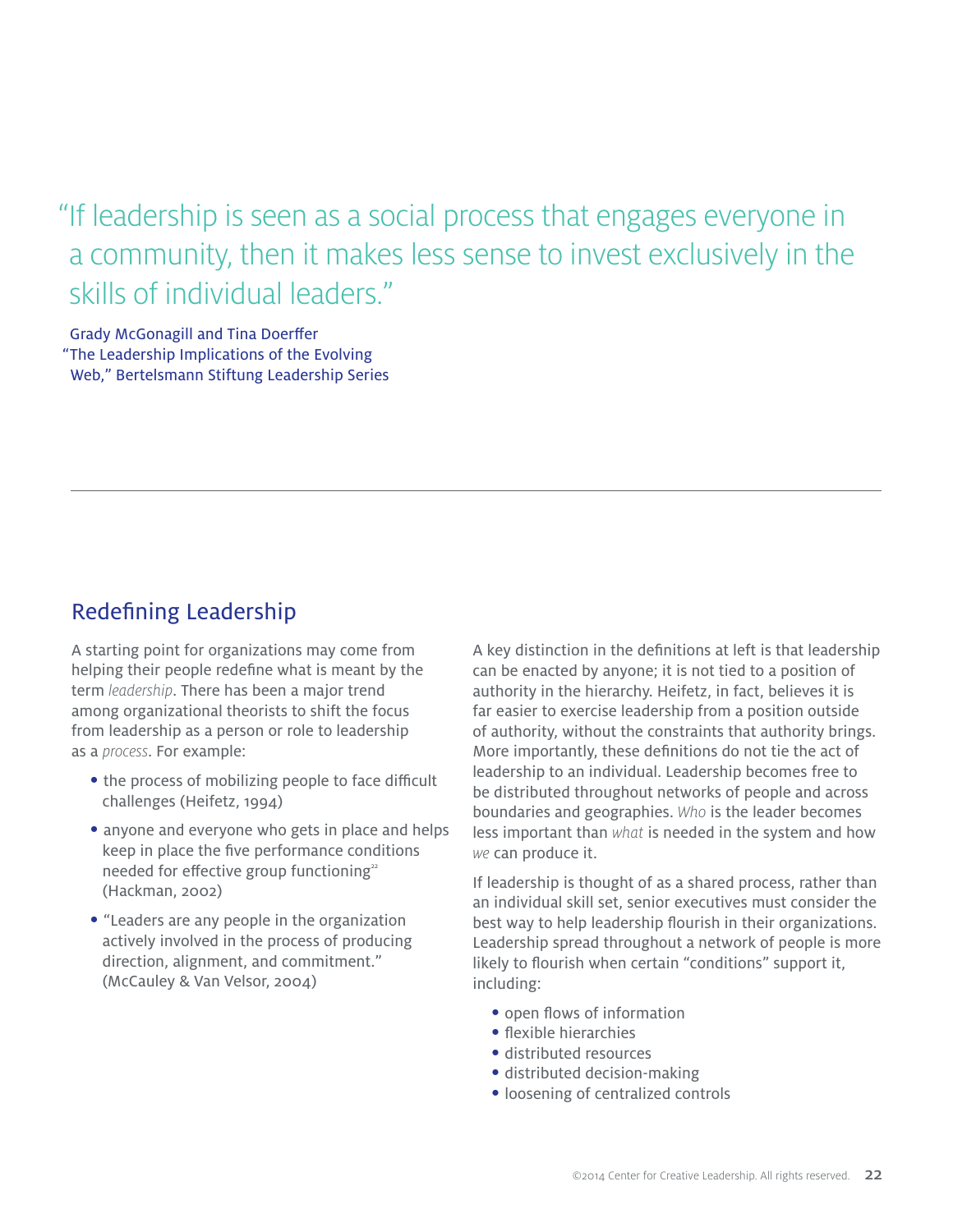"Organizations and those who would exercise leadership have no choice about whether to accept a new world that differs fundamentally from the old. Welcomed or not, it is the inevitable future and is becoming the present in many organizations at a breathtaking pace. At the same time, there is a choice about whether to deny and react to these cultural and economic shifts or instead acknowledge and embrace them. And there is a choice as well—for both organizations and individuals—about whether and to what extent to cultivate the culture, mind-sets, skills, and knowledge that make it possible to leverage the enormous potential of the tools of the evolving web to better realize their purposes."

Grady McGonagill and Tina Doerffer "The Leadership Implications of the Evolving Web," Bertelsmann Stiftung Leadership Series<sup>23</sup>

Organizations that choose to embrace these conditions will align themselves with the wave of new technologies that are changing the way we work and organize our workplaces. Grady McGonagill and Tina Doerffer (2011) suggest three stages of technological innovation that have already occurred:

- 1. Web 1.0 (1991-2000) in which tools for faster, cheaper, and more convenient forms of communication (such as email) became available and widely used
- 2. Web 2.0 (2001-2010) in which use of another set of new tools for communication (such as wikis and blogs) began enabling interaction and communication in transformative ways
- 3. Web 3.0 (2011-present) in which powerful new computing platforms (the Cloud), a second generation of search tools, and meta-level methods for managing knowledge (such as tags and folksonomies) are beginning to realize the web's potential to generate more immediately and personally useful knowledge from archived information

While we are still in the early stages of thinking about leadership development at a collective level, it seems increasingly likely that future generations will see leadership residing within networks as a natural phenomenon. With the Internet and social networking flattening hierarchies and decentralizing control, leadership will be happening throughout the system, so development methods will *have* to follow it there, sooner rather than later.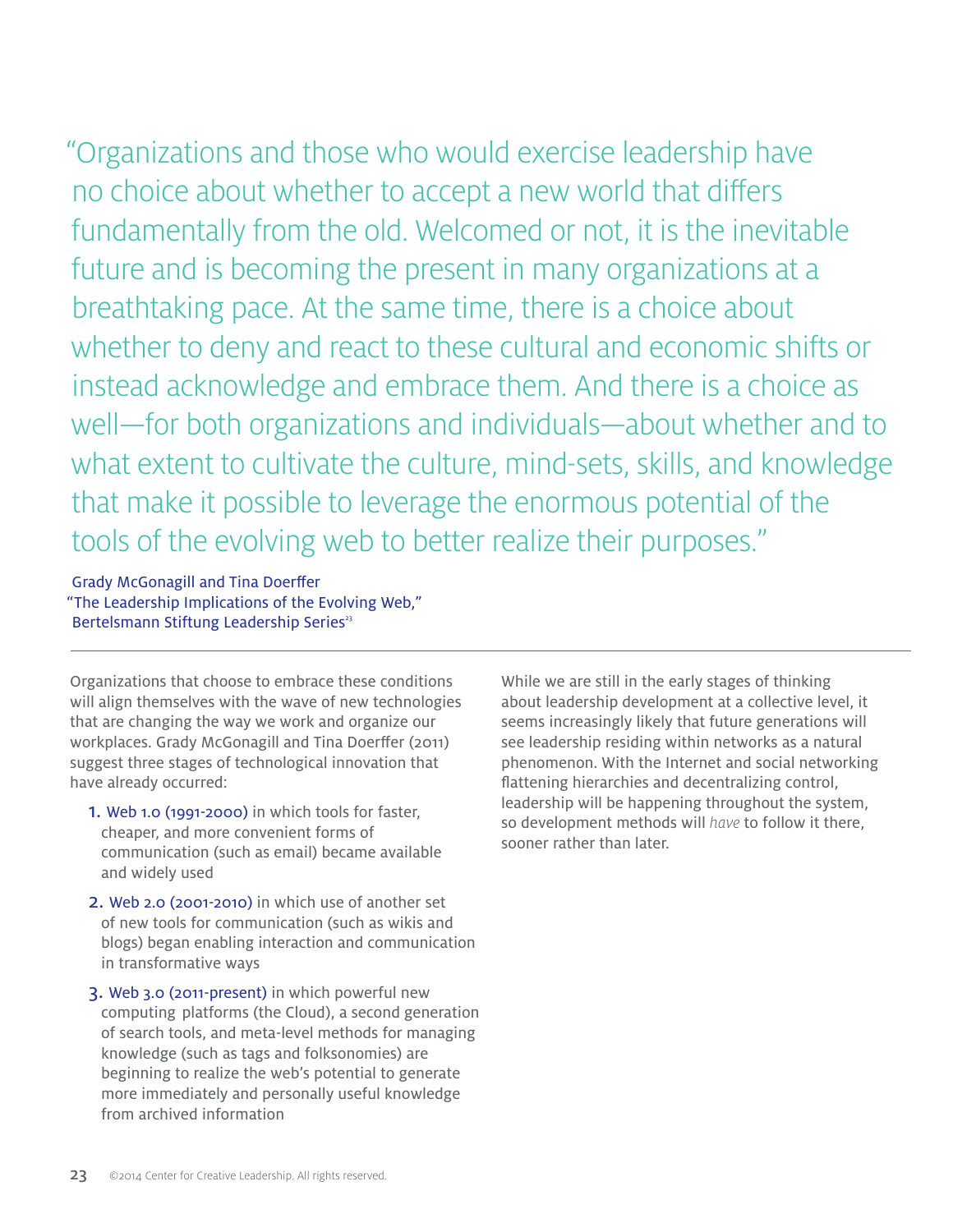### How Might Leadership Look Different in a Network?

In order for organizations to become more effective at using networks of leadership, interviewees suggested a number of changes that would need to occur. First, at the collective level, the goal for an organization would be to create smart leadership networks, which can coalesce and disband in response to various organizational challenges. These networks might contain people from different geographies, functions, and specializations, both within and external to the organization. Just as brains become "smarter" as the number of neural networks and connections are increased, organizations that connect more parts of their social system to each other and build a culture of shared leadership will have greater adaptability and collective capacity.

Second, organizations would use their leadership development programs to help people understand that leadership is not contained in job roles but in the process that takes place across a network of people to continuously clarify *direction*, establish *alignment,* and garner *commitment* (DAC) of stakeholders. While leadership may sometimes be enacted by an individual, increasingly it will be a process that happens at the group level, with various people's contributions influencing the DAC of the collective. As these changes happen, the distinction between who is a leader and who is a follower becomes less clear or relevant; everyone will be both at different times.

Both the Center for Creative Leadership (CCL®) and the Bertelsmann Foundation (a German research and publishing foundation) are exploring new ways to think about leadership development at the collective level. Both advocate looking at different strata at which leadership could take place. CCL outlines four levels, which they call SOGI (Society, Organization, Group, and Individual). At each of these levels they are innovating different practices specifically designed to enhance this strata's level of development.<sup>24</sup>

"Some of the most important innovations of coming decades will not be new technologies, but new ways of working together that are made possible by these new technologies."

Thomas Malone Patrick J. McGovern Professor of Management, MIT Sloan School of Management

Bertelsmann Stiftung (2010), in their comprehensive study of leadership development best practices, suggested that in the future, organizations could choose to invest their leadership development efforts to improve capacity at one of five different levels:

- individual capacity
- team capacity
- organizational capacity
- network capacity
- systems capacity

Depending on the area in which increased capacity is desired, organizations will target different group sizes and use different development practices (Appendix 4). Not all types of organizations will need to adopt this new paradigm of thinking. Traditional companies, in stable environments requiring little creativity from staff, may well be more effective if they stick to traditional, individualistic command and control management styles. However, organizations that expect to operate in VUCA environments will quickly need to develop the types of networks and cultures in which leadership flows through the system. Complex environments will reward flexible and responsive, collective leadership, and the time is fast approaching for organizations to redress the imbalance that has been created by focusing exclusively on the individual leadership model.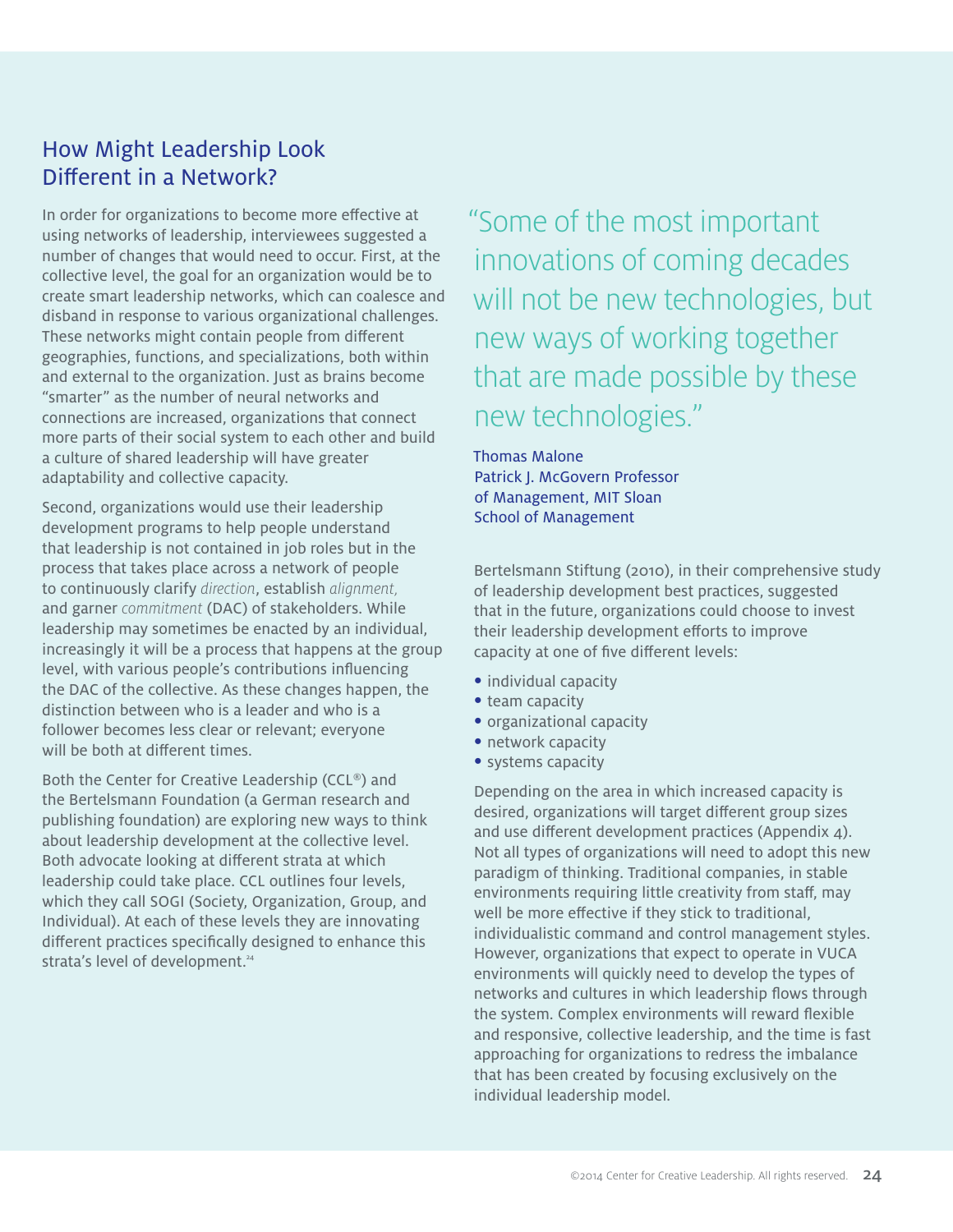### Trend 4: A new era of innovation in leadership development

If at least some of the changes mentioned in the preceding sections do transpire, there are no existing models or programs, which are capable of producing the levels of leadership capacity needed. While it will be easy for organizations to repeat the leadership practices that they have traditionally used, this continuation makes little sense if those methods were created to solve the problems of 10 years ago. Instead, an era of innovation will be required.

The creation of new development methods will be a process of punctuated progress. Transformations are most likely to begin with small pockets of innovators within organizations, who sense that change is either needed or inevitable. These innovators will need to be prepared to experiment and fail in order to gain more feedback from which to build their next iterations. L&D innovators will need to look to find partners within and outside of their organizations who they can join with to create prototypes that push the boundaries of the existing practices.

These types of innovative prototypes are already under way. At CCL, Chuck Palus and John McGuire are partnering with senior leadership teams to build "leadership cultures" rather than individual leader programs. Leadership teams engage in practices to elevate their own levels of development, thus creating "headroom" for the rest of the culture. Meanwhile, David Altman and Lyndon Rego are spreading leadership capacity throughout the system by taking CCL knowledge to the "base of the pyramid" and delivering programs on the sidewalks and in villages in Africa, Asia, and India.

Robert Kegan and Lisa Lahey are sharing their Immunity to Change process with universities, businesses, and school staff around the world. Rather than try to do it all themselves, they are equipping consultants, HR practitioners, and students to take their work out into their communities. Lisa Lahey comments, "We don't expect to do it all, we are just two people."

DUSUP, a Middle East oil producer, has changed its leadership programs from "content events" to "development processes" in which managers take ownership of their own development. All senior

managers engaged in a six-month process in which they learned the principles of development, then put those principles into practice on themselves. Only after they have had experience developing themselves with the new tools do they start coaching their team members to also apply them.

"First the industry needs to embrace the challenge of finding a new approach to leadership development and we haven't done that yet. We are going to need to allow ourselves to come to a whole new paradigm about how to do this. We need to let go of the old mental models and find the people out there on the fringe."

Lucy Dinwiddie Global Learning & Executive Development Leader, General Electric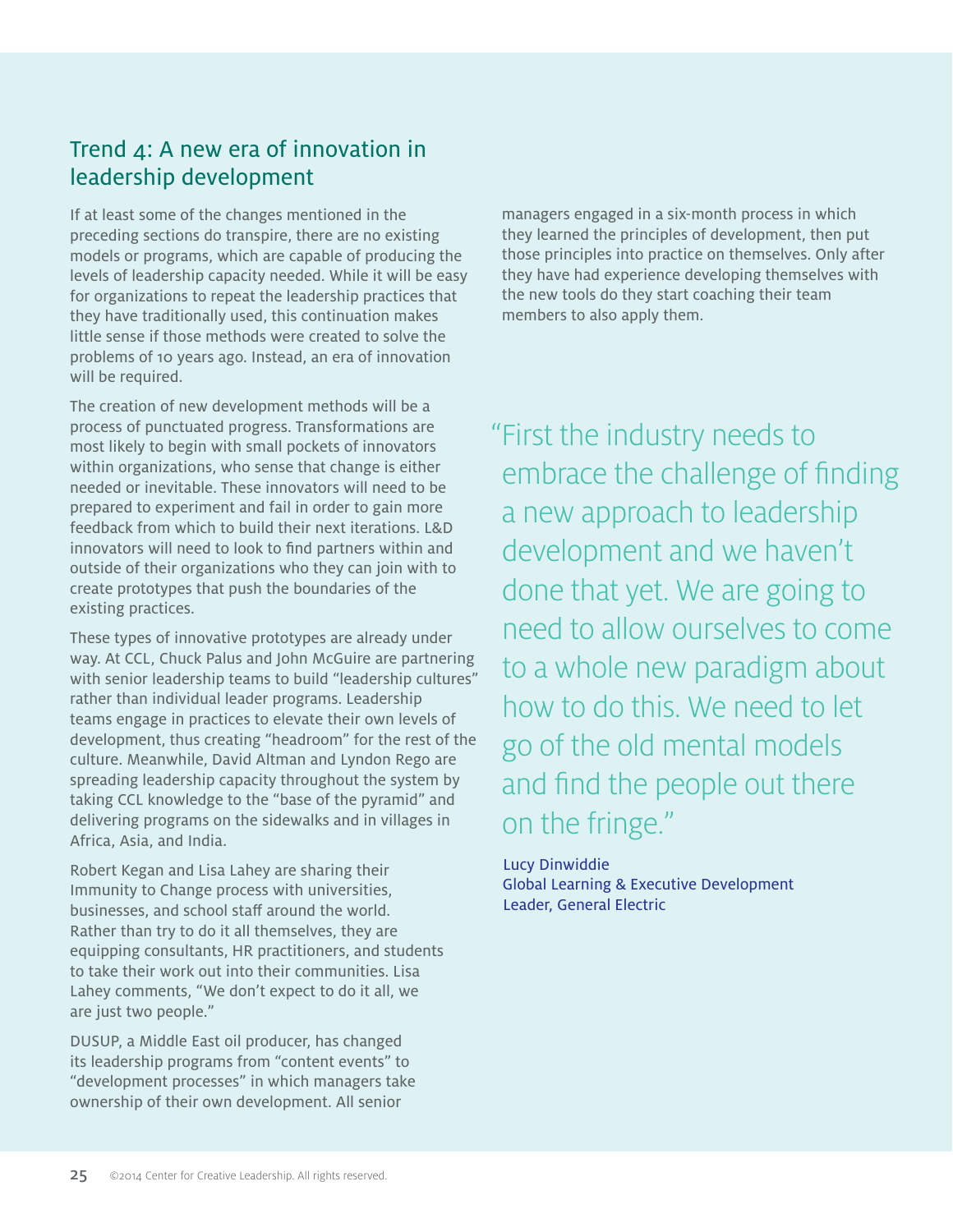#### All of these are early attempts to address the principles suggested in this paper:

- Build more collective, rather than individual, leadership in the network.
- Focus on vertical development, not just horizontal.
- Transfer greater ownership of development back to the people.

These examples are not "answers" to the development challenge but examples of innovations. Even greater innovative breakthroughs in the future may come from networks of people who can bring together and recombine different ideas and concepts from diverse domains. While leadership development communities currently exist with this aim, many limit their capacity for innovation by being excessively homogenous, with most members exclusively HR-related and of a similar generation and cultural background. This limits the effectiveness of these collectives, both in terms of the similarity of the ideas they bring as well the implementation of those ideas, which may fail to take into account the different values and priorities of stakeholders who will have to engage in any new practices.

In the future, innovative leadership development networks will need to increase the number of perspectives that they bring together, by crossing outside of the boundaries of the leadership development community and engaging other stakeholders to help come up with transformative innovations. Conferences that bring leadership development people together may in time give way to virtual networks facilitated by Organizational Development practitioners, which connect diverse groups of people who all have a stake in the process: executives, supervisors, customers, suppliers, as well as leadership development specialists.

This would require a different skill set for many learning and development specialists who must transfer from creating the programs for the executives to becoming the social facilitators of a construction process that involves all of the stakeholders in the system. Given this, the greatest challenge for the L&D community may be the ability to manage the network of social connections, so that the maximum number of perspectives can be brought together and integrated. The great breakthrough for the transformation of leadership development may turn out not to be the practices that are created but the social networking process that is developed to continuously present new practices to be distributed throughout the network.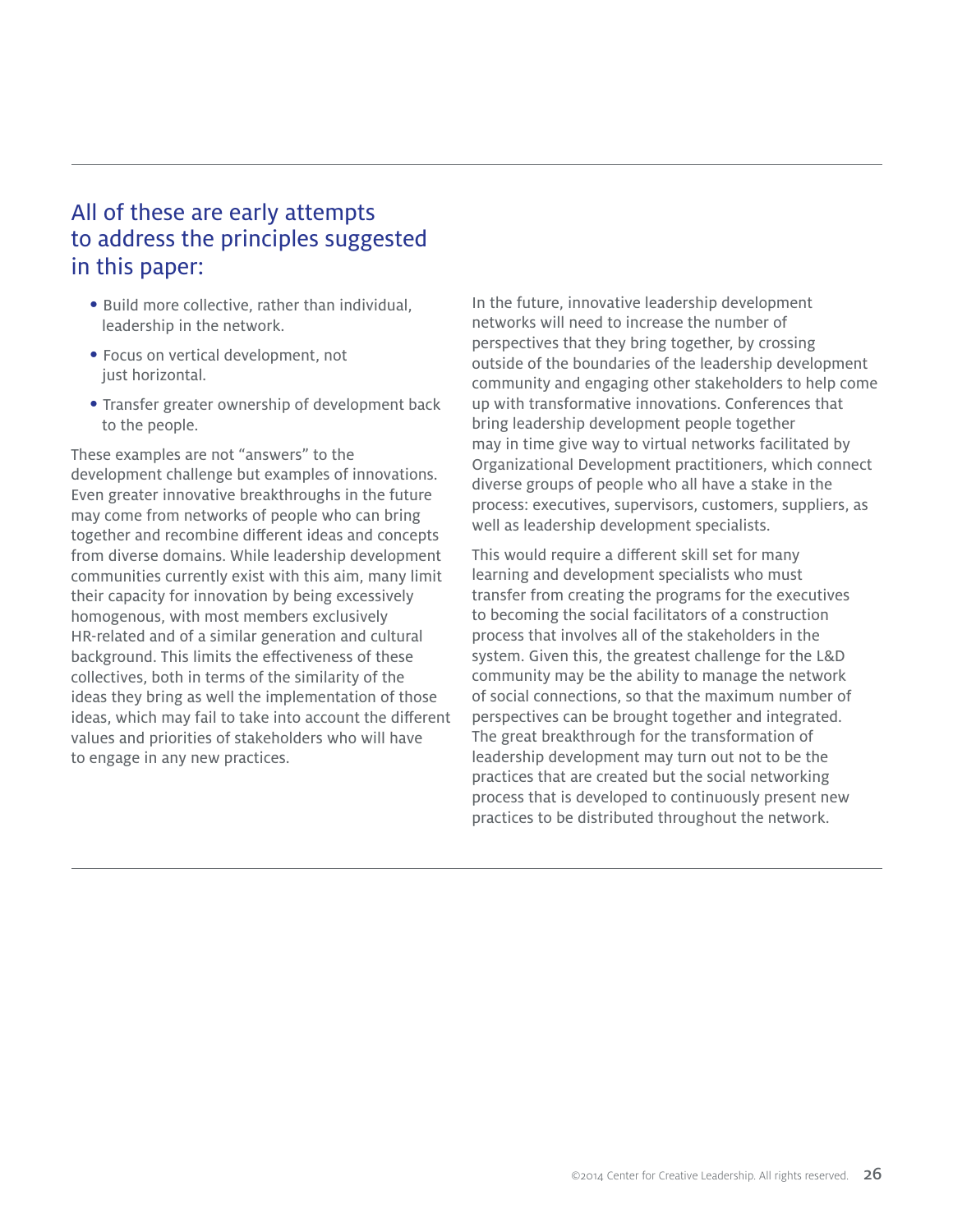# Final Thoughts

Yesterday, I had lunch with a pair of New Zealand friends who are recent graduates from two prestigious Boston universities. While discussing how to start a new business, my first friend said that at his school, professors now tell them not to bother writing business plans, as you will never foresee all the important things which will happen once you begin. Instead they are taught to adopt the "drunken man stumble," in which you keep staggering forward in the general direction of your vision, without feeling the need to go anywhere in a straight line. "That's interesting," said my second friend. "At our school they call it the 'heat-seeking missile' approach. First you launch in the direction of some potential targets, then you flail around until you lock onto a good one and try to hit it."

At the start of this project I hoped that I would find some clear answers to what the future of leadership would look like, but after dozens of interviews, months of reading, and weeks of consolidation, I am humbled to say that what I now have is an educated "guess." Will organizations really start to focus more of their efforts on vertical development? Will they actually educate and then transfer greater ownership back to the individuals? Will leadership really come to be seen as more of a collective process than an individual person? I am certain it should, but can I say it will?

However, there is one thing that I have become certain of and that is that the methods that have been used in the past to develop leaders really, truly, categorically will not be enough for the complexity of challenges which are on their way for organizations (and broader society). Human resource people, O.D. theorists, consultants, and training companies don't have great influence over too many things that happen within organizations, but one area that they do have a strong influence over is how leadership is understood and how leadership capacity is developed. It seems to me that the art of practicing this area well is going to get much harder, as it, at the same time, becomes much more important.

For any of us who might feel disheartened by the size of our challenges, we can take heart from the fact that, like most future leadership challenges, we don't have the solutions because there are no solutions (yet). The answers will not be found in a report (even a good one) but discovered along the way on the messy path of innovation. And while I like the thought that we will make our breakthroughs through the exciting metaphor of the heat-seeking missile, I fear that it will be the "drunken man stumble" for us all. And though not elegant, it's at least comforting to know that the most important skill needed is the will to take another step forward. I offer this report as the first of many steps.

> Nick Petrie Cambridge, Massachusetts, August 2011

"In ice hockey they teach you to skate not to where the puck is, but to where it is going next."

Ashish Nanda Robert Braucher Professor of Practice, Harvard Law School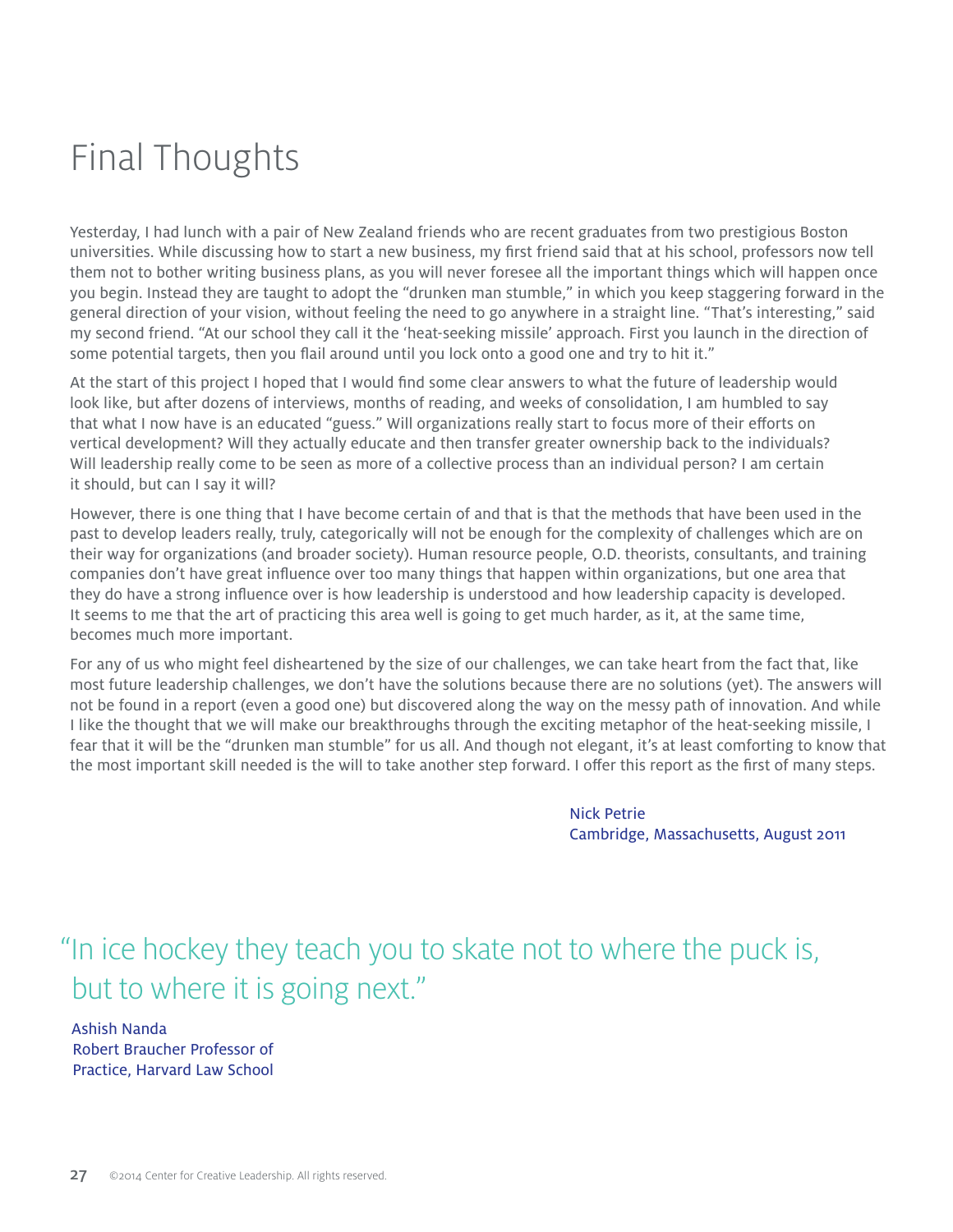# Bibliography

- EDA Pearson. (2009). Trends in executive development. Retrieved from http://www.executivedevelopment.com/Portals/0/docs/EDA\_Trends\_09\_Survey%20Summary.pdf
- Goffee, R. (2006, March). *Why should anyone be led by you?: What it takes to be an authentic leader.*  Cambridge, MA: Harvard Business School Press.
- Goldsmith, M., & Reiter M. (2007). *What got you here won't get you there: How successful people become even more successful.* New York: Hyperion.
- Hackman, J.R. (2002). *Leading teams: Setting the stage for great performances.* Cambridge, MA: Harvard Business Press.
- Heifetz, R. A. (1994). *Leadership without easy answers.* Cambridge, MA: Harvard University Press.
- IBM. (2010, May). Capitalizing on complexity: Insights from the Global Chief Executive Officer Study. Retrieved from http://public.dhe.ibm.com/common/ssi/ecm/en/gbe03297usen/GBE03297USEN.PDF
- Kegan, R., & Lahey, L. (2009). *Immunity to change: How to overcome it and unlock potential in yourself and your organization.* Boston: Harvard Business School Press.
- Kerr, S. (2004). Executive ask: How can organizations best prepare people to lead and manage others? *Academy of Management Executive*, 18(3).
- Kenney, M. (2007). *From Pablo to Osama: Trafficking and terrorist networks, government bureaucracies, and competitive adaptation.* University Park: Pennsylvania State University Press.
- McCauley, C., & Van Velsor, E. (2004). *The Center for Creative Leadership handbook of leadership development.* San Francisco, CA: Jossey-Bass.
- McGonagill, G., & Doerffer, T. (2011, January 10). The leadership implications of the evolving web. Retrieved from http://www.bertelsmann-stiftung.de/cps/rde/xchg/SID-6822B895FCFC3827/bst\_engl/hs.xsl/100672\_101629.htm
- McGuire, C., & Rhodes, G. (2009). Transforming your leadership culture. San Francisco: Jossey-Bass.
- McIlvaine, A. (2010). The leadership factor. Retrieved from http://www.hreonline.com/HRE/story.jsp?storyId=330860027
- Uhl-Bien, M., & Russ, M. (2009). Complexity leadership in bureaucratic forms of organizing: A meso model. *The Leadership Quarterly*, 20(4), 631-650.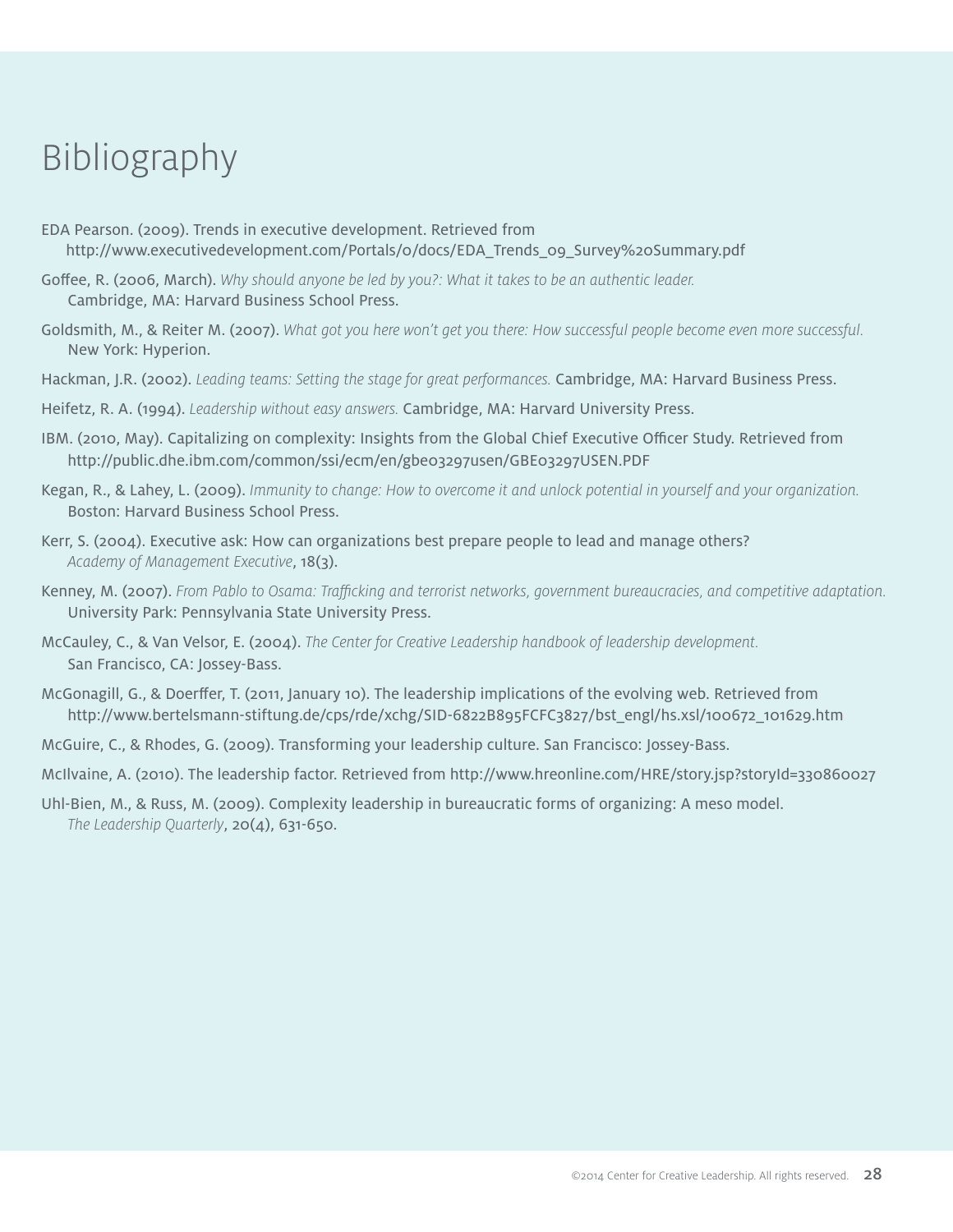## References

- 1 See IBM, Capitalizing on Complexity: Insights from the Global Chief Executive Officer Study. Retrieved from http://public.dhe.ibm.com/common/ssi/ecm/en/gbe03297usen/GBE03297USEN.PDF
- 2 Perrow, C. (1986). Snowden & Boone, 2007.
- 3 See EDA Pearson, Trends in Executive Development. Retrieved from http://www.executivedevelopment.com/Portals/0/docs/EDA\_Trends\_09\_Survey%20Summary.pdf
- 4 See A. McIlvaine, The Leadership Factor. Retrieved from http://www.hreonline.com/HRE/story.jsp?storyId=330860027

 $5$  Ibid.

- 6 See M. Goldsmith and M. Reiter, *What Got You Here Won't Get You There: How Successful People Become Even More Successful.* (Hyperion, 2007).
- 7 Interestingly, the strong attachment to the pimping technique by senior surgeons has led to the teaching mantra, "pimp 'em till they bleed."
- 8 Kegan, personal communication, January 2010.
- 9 R. Kegan and L. Lahey, . (2009). *Immunity to change: How to overcome it and unlock potential in yourself and your organization.* Boston: Harvard Business School Press.

10 Ibid., p. 23.

- 11 For a fuller explanation of Torbert & Harthill Associates' Action Logics, see Appendix 3.
- 12 See Personal and Organizational Transformations: Through action inquiry with. Dalmar Fisher, David Rooke and Bill Torbert. Edge\Work Press, Boston MA (2000 ISBN 0-9538184-0-3)
- <sup>13</sup> McGuire and Rhodes (2009) outline six steps they recommend to develop leadership cultures: The Inside-Out, Role Shifting Experience Phase; The Readiness for Risk and Vulnerability Phase; The Headroom and Widening Engagement Phase; The Innovation Phase; The Structure, Systems, and Business Processes Phase; and The Leadership Transformation Phase.
- 14 To learn about methodologies for how individuals vertically develop, refer to Kegan and Lahey (2009).

15 Richard Hackman, personal communication, November 2010.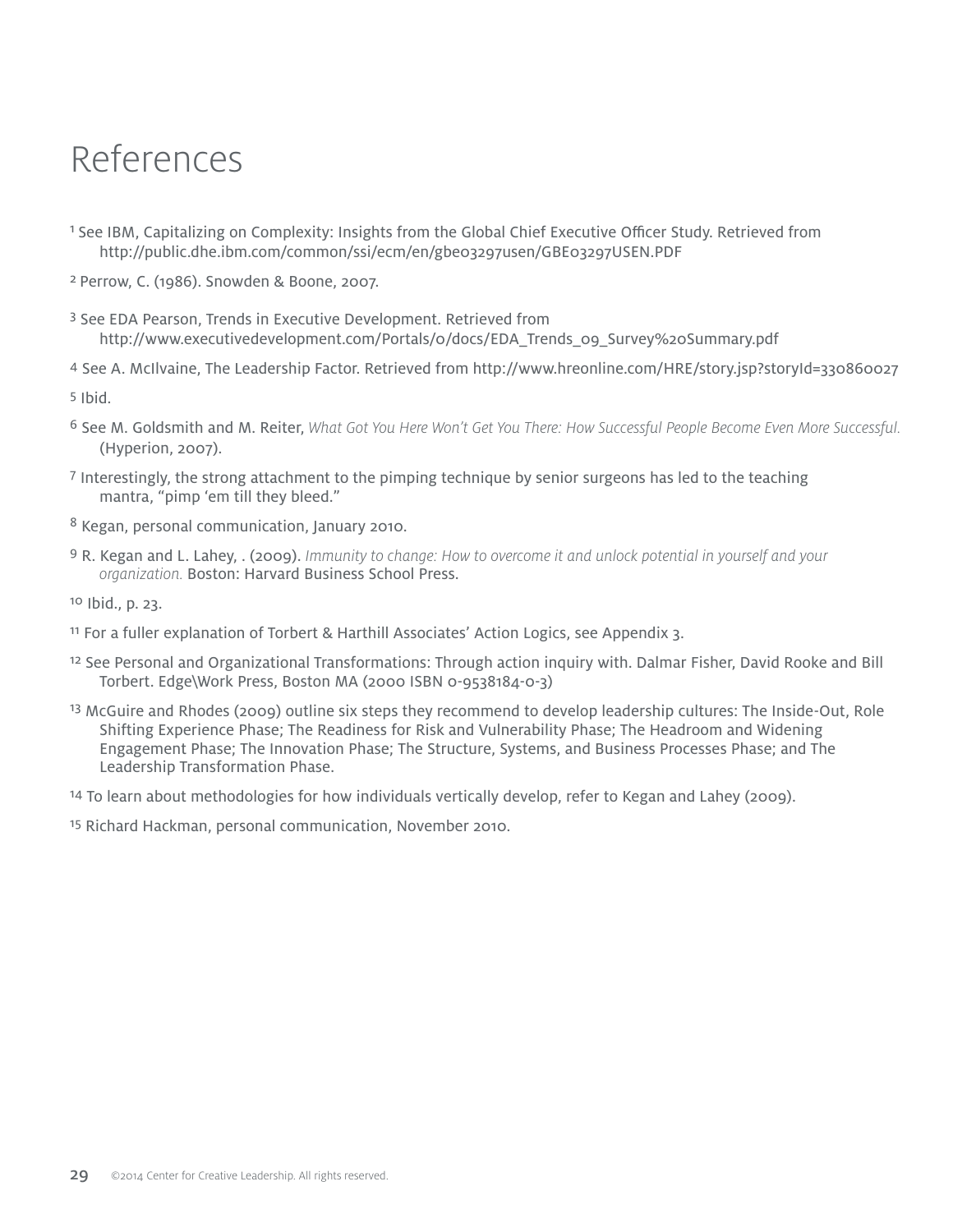# References

- 16 R. Goffee, *Why Should Anyone Be Led by You?: What it takes to be an authentic leader* (Harvard Business School Press, March 2006).
- 17 For more on Kenney's fascinating study on how drug cartels and terror groups became learning organizations, see his book From *Pablo to Osama: Trafficking and terrorist networks, government bureaucracies, and competitive adaptation* (Pennsylvania State University Press, 2007).
- 18 Executive Ask: How can organizations best prepare people to lead and manage others? (*Academy of Management Executive* 18(3), 2004)
- 19 To learn more, refer to this article by Chelsea Pollen from Google, who outlines the ways in which online social tools can be used for development: http://www.elearnmag.org/subpage.cfm?section=reviews&article=19-1
- 20 Hackman, personal communication, October 2010.
- <sup>21</sup> This poses an interesting question of whether we are likely to see greater divergence of development in organizations We have seen this happening with pay rates over the last 50 years, with those at the top becoming far better paid than those at the middle and bottom. It is interesting to consider if we could see something similar happen with developmental levels and what that would mean.
- <sup>22</sup> Hackman's five conditions are: a real team, compelling direction, enabling structure, supportive context, expert coaching. For more, see J. R. Hackman, *Leading Teams: Setting the stage for great performances.* (Harvard Business Press 2002).
- <sup>23</sup> G. McGonagill and T. Doerffer, The Leadership Implications of the Evolving Web, (January 10, 2011). Retrieved from http://www.bertelsmann-stiftung.de/cps/rde/xchg/SID-6822B895-FCFC3827/bst\_engl/ hs.xsl/100672\_101629.htm
- 24 See McGuire and Rhodes, Transforming Your Leadership Culture (San Francisco: Jossey-Bass, 2009).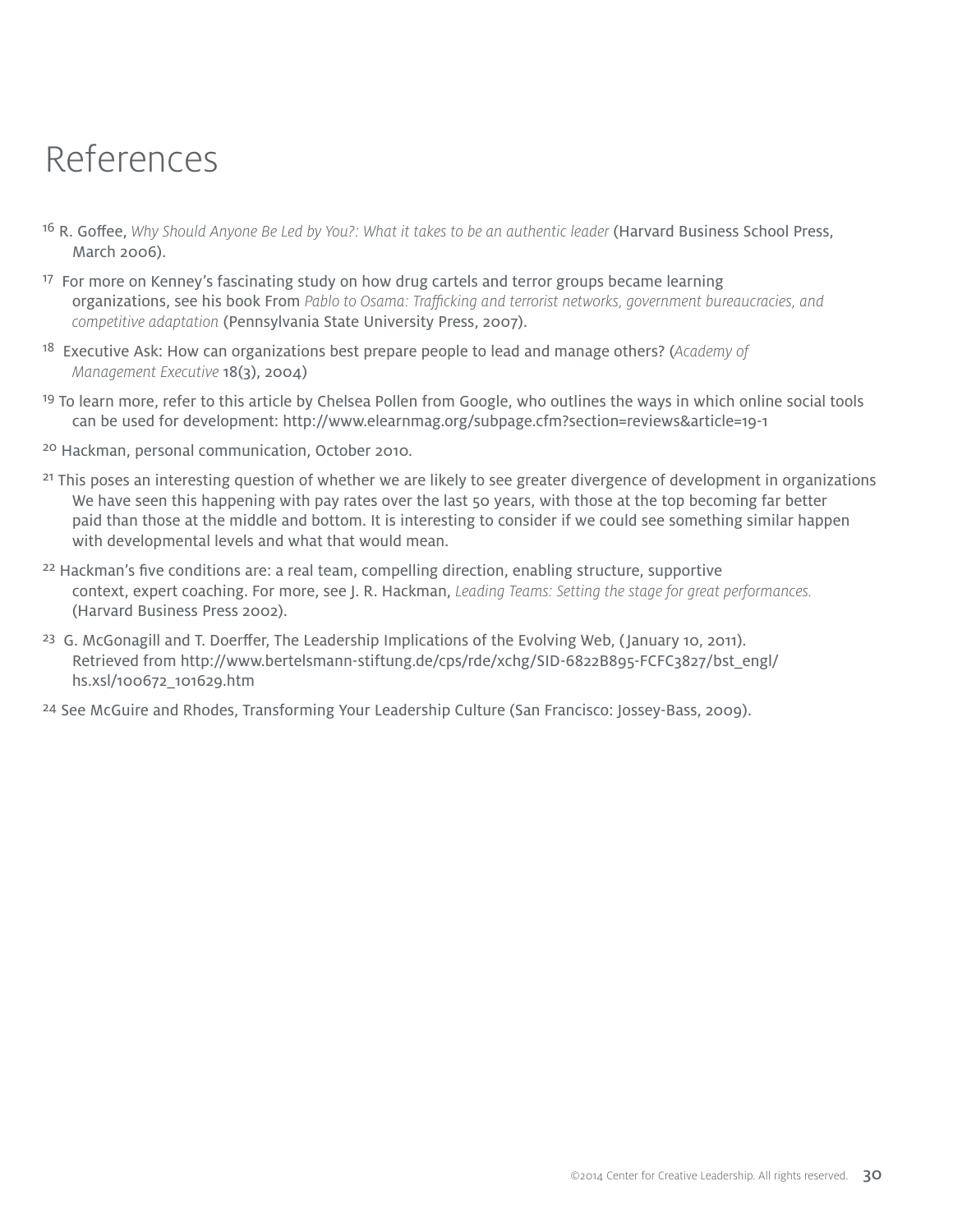# Appendix 1: Feedforward–Aggregated Feedback Summary for a Group of Seven Managers

| Mini-Survey Results                                                                                     |                |                 |                                      |                                                                                       |                   |                |                |                         |                 |                |
|---------------------------------------------------------------------------------------------------------|----------------|-----------------|--------------------------------------|---------------------------------------------------------------------------------------|-------------------|----------------|----------------|-------------------------|-----------------|----------------|
| Direct Report Feedback Summary                                                                          |                |                 |                                      |                                                                                       |                   |                |                |                         |                 |                |
| Has your manager become more (or less) effective<br>in the past few months on the following items?      |                | Legs River City |                                      |                                                                                       | No Perconsider    |                |                | Mone Keel City          | No Craze Needle | Mor. England   |
|                                                                                                         |                | $-3$            | $-2$                                 | $-1$                                                                                  | $\circ$           | $\mathbf{1}$   | $\overline{2}$ | $\overline{\mathbf{3}}$ | <b>NCN</b>      | N <sub>1</sub> |
| Personal Improvement Items:                                                                             |                |                 |                                      |                                                                                       |                   |                |                |                         |                 |                |
| Aggregate of Direct Report Feedback (# of                                                               |                |                 | $\mathbf{1}$                         | $\mathbf{1}$                                                                          | $\overline{4}$    | $\overline{4}$ | 16             | 19                      | $\overline{2}$  | $\mathbf{1}$   |
|                                                                                                         |                |                 | 2.2                                  | 2.2                                                                                   | 8.9               | 8.9            | 35.6           | 42.2                    |                 |                |
| Has this manager become a more effective                                                                |                | $\mathbf{1}$    |                                      | $\mathbf{1}$                                                                          | $\overline{4}$    | $\mathbf{1}$   | $\overline{4}$ | 12                      | 1               | 1              |
|                                                                                                         |                | 4.3             |                                      | 4.3                                                                                   | 17.4              | 4.3            | 17.4           | 52.2                    |                 |                |
| Response and Follow-Up                                                                                  |                |                 |                                      |                                                                                       |                   |                |                |                         |                 |                |
| Did this manager talk with you about his/her feedback and action plan<br>after the Leadership Workshop? |                |                 |                                      |                                                                                       | $YES = 20$<br>80% |                |                |                         | $NO = 5$<br>20% |                |
| How much follow-up has this manager                                                                     | 3              |                 | Did NOT Respond, No Follow-Up<br>12% |                                                                                       |                   |                |                |                         |                 |                |
| done with you on his/her action item?                                                                   | $\overline{4}$ |                 | 16%                                  | Responded, but Did NOT Follow-Up                                                      |                   |                |                |                         |                 |                |
|                                                                                                         | $\overline{2}$ |                 | 8%                                   | Responded, but a LITTLE Follow-Up                                                     |                   |                |                |                         |                 |                |
|                                                                                                         | 5              |                 | 20%                                  | Responded, but Did SOME Follow-Up                                                     |                   |                |                |                         |                 |                |
|                                                                                                         | 5              |                 | 20%                                  | Responded, but Did FREQUENT Follow-Up<br>Responded, but CONSISTENT/PERIODIC Follow-Up |                   |                |                |                         |                 |                |
|                                                                                                         | 6              |                 | 24%                                  |                                                                                       |                   |                |                |                         |                 |                |

#### Some of the specific leadership skills that individuals committed to improve:

 $I$  will  $\ldots$ 

- Address issues/conflicts/problems both positively and developmentally
- Develop a (my group) strategy linked to the (company) business strategy
- Develop the best team
- Know what motivates my group to perform different tasks
- Delegate effectively to my new team
- Ensure that my conversations are not perceived as confrontational, and are more problem-solving
- Delegate more effectively
- • More skillfully manage unanticipated challenges from internal business partners to improve my communication to my stakeholders
- Do a better job of understanding what motivates people
- Know and communicate what my customers want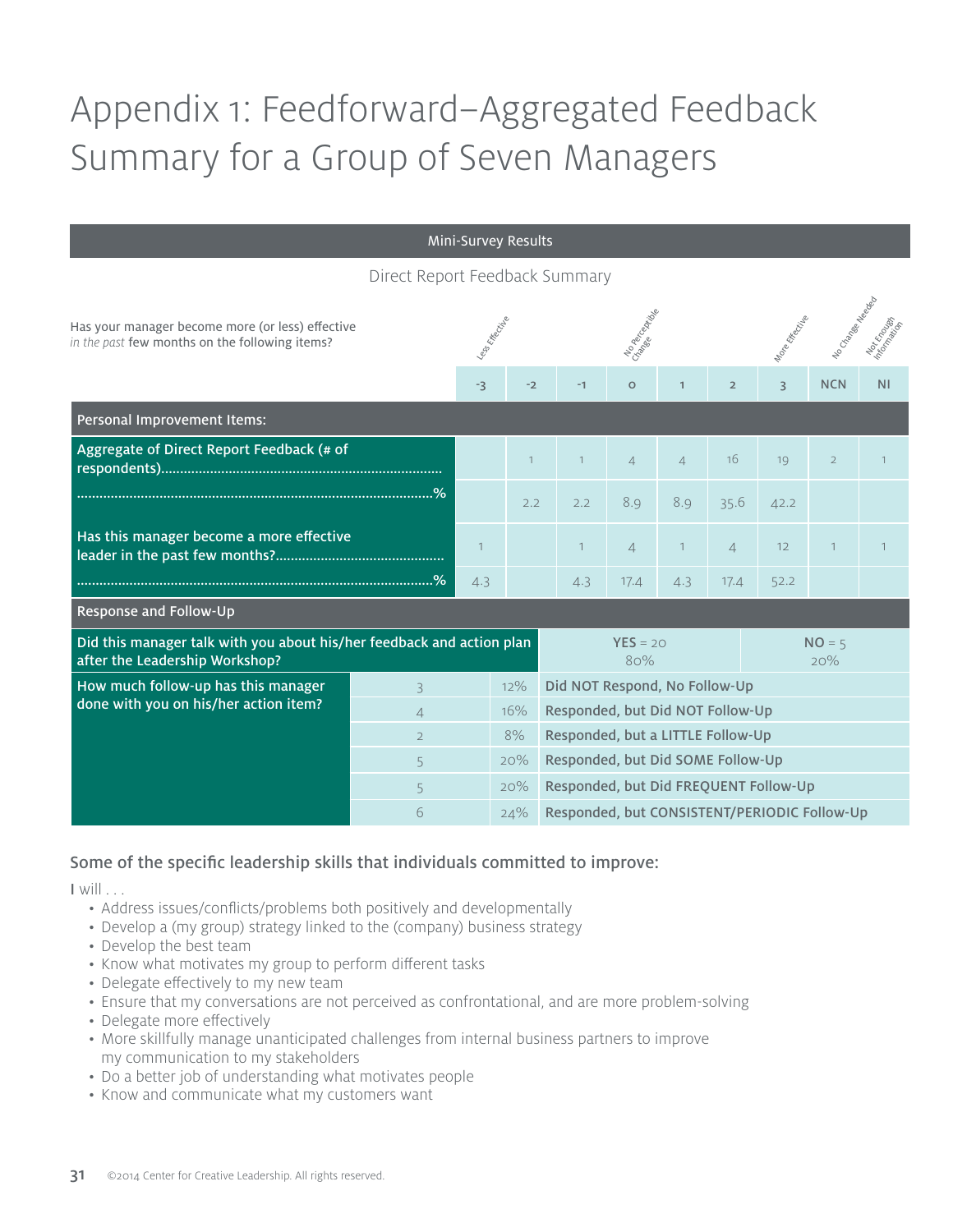# Appendix 2: Example of Immunity to Change Map

| <b>Behavior Change Map</b>                                                                                                                                                                                                                               |                                                                                                                                                                                                                                                                                                 |                                                                                                                                                                                                                                                                                                                                                                                                                                                                                                                                                 |                                                                                                                                                                                                   |  |  |  |  |
|----------------------------------------------------------------------------------------------------------------------------------------------------------------------------------------------------------------------------------------------------------|-------------------------------------------------------------------------------------------------------------------------------------------------------------------------------------------------------------------------------------------------------------------------------------------------|-------------------------------------------------------------------------------------------------------------------------------------------------------------------------------------------------------------------------------------------------------------------------------------------------------------------------------------------------------------------------------------------------------------------------------------------------------------------------------------------------------------------------------------------------|---------------------------------------------------------------------------------------------------------------------------------------------------------------------------------------------------|--|--|--|--|
| <b>Behavior Goals</b><br>(Visible Goals)                                                                                                                                                                                                                 | Doing/Not Doing Instead<br>(Behaviors Which Work<br><b>Against the Goal)</b>                                                                                                                                                                                                                    | <b>Hidden Competing Goals</b>                                                                                                                                                                                                                                                                                                                                                                                                                                                                                                                   | <b>My Big Assumptions</b>                                                                                                                                                                         |  |  |  |  |
| I need to be more patient<br>with people<br>• Wait until they have<br>finished talking.<br>• Talk slower.<br>• Walk around the<br>office slower.<br>· Not pressure people<br>so much.<br>• Give other people a<br>chance to talk.<br>• Listen to people. | • I interrupt people when<br>they are talking.<br>• I make decisions<br>very quickly.<br>· I walk very fast around<br>the office.<br>· I talk very fast and<br>very loud.<br>• I sometimes forget to say<br>hello to people.<br>• I sometimes pay no<br>attention to people who<br>are talking. | Worries<br>• I will have to spend three to<br>four more hours every day. It<br>will mean long days.<br>• My family will be affected.<br>• My home life will affect my<br>work life.<br>• My attention will be diverted<br>to nonsense things and that<br>will delay important things.<br>I am committed to<br>• not wasting my time<br>on nonsense<br>• not damaging my<br>home life<br>• not seeing my<br>performance drop because<br>of people wasting my time<br>• not having my image and<br>career stalled because my<br>performance drops | • I need to be fast and<br>impatient all the time or<br>I will not get results.<br>• If I am not fast and impatient<br>all the time, my results will<br>decrease and my image will<br>be damaged. |  |  |  |  |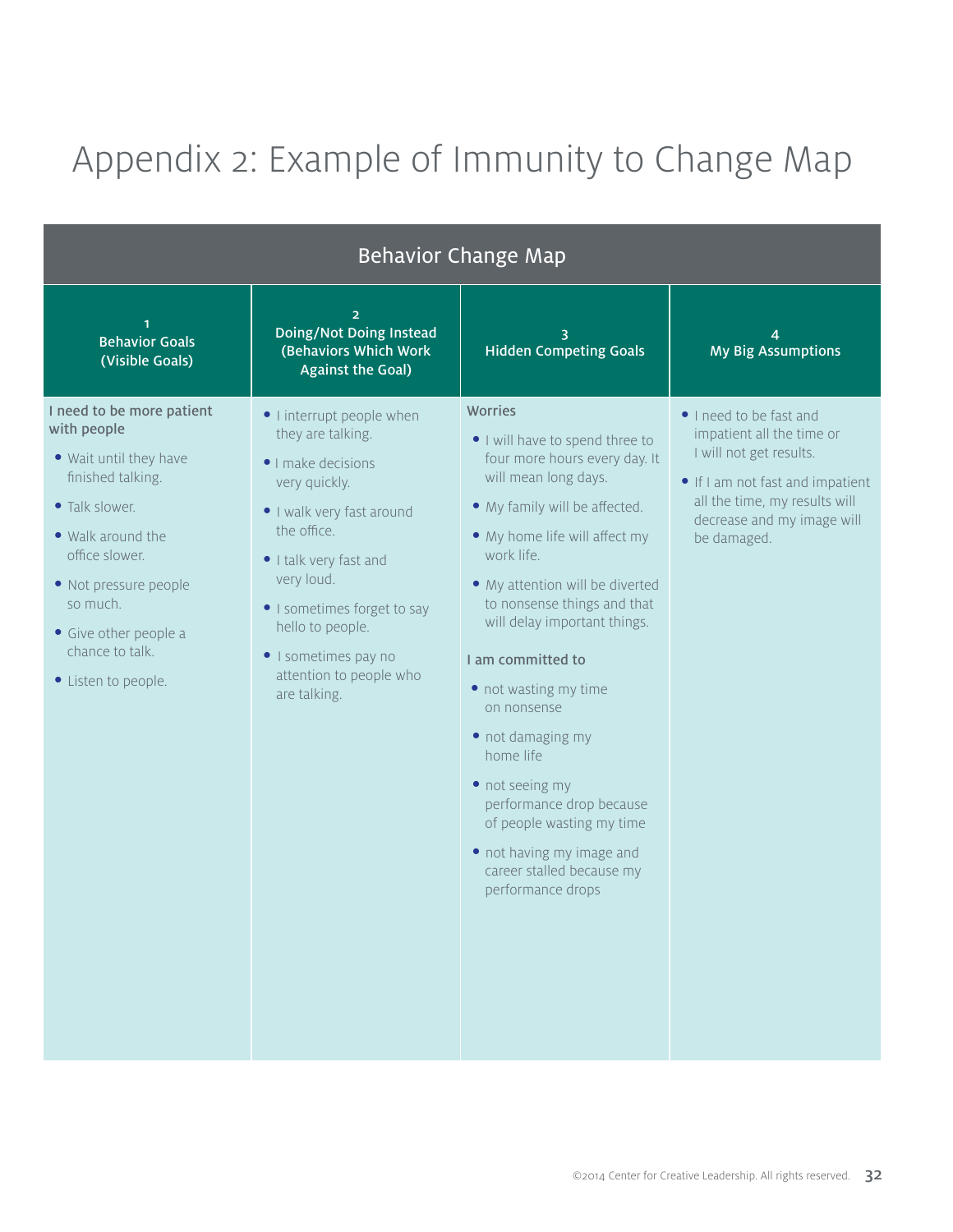# Appendix 3: Torbert & Harthill Associates' Action Logics

| <b>Action Logic</b> | Characteristics                                                                                                                                                          | Leadership Strengths                                                                      | Weaknesses                                                                                            |
|---------------------|--------------------------------------------------------------------------------------------------------------------------------------------------------------------------|-------------------------------------------------------------------------------------------|-------------------------------------------------------------------------------------------------------|
| Opportunist         | Wins any way possible.<br>Self-oriented; manipulative;<br>"might makes right."                                                                                           | Good in emergencies and in<br>sales opportunities.                                        | Forcibly self-interested and<br>manipulative. Rejects feedback and<br>externalizes blame.             |
| <b>Diplomat</b>     | Avoids overt conflict.<br>Wants to belong; obeys group norms;<br>rarely rocks the boat.                                                                                  | Good as supportive glue within an office;<br>helps bring people together.                 | Avoids conflict, rigidly conforms and is<br>status-driven. Sees negative feedback<br>as punishment.   |
| <b>Expert</b>       | Rules by logic and expertise.<br>Seeks rational efficiency.                                                                                                              | Good as an individual contributor.                                                        | Critical and dogmatic. Chooses efficiency<br>over effectiveness. Resists "subjective"<br>feedback.    |
| Achiever            | Meets strategic goals. Effectively<br>achieves goals through teams; juggles<br>managerial duties and market demands.                                                     | Well suited to managerial roles; action<br>and goal oriented.                             | Can be over-driven to achieve<br>self-chosen "objective" standards.<br>Blind to complex subjectivity. |
| Individualist       | Interweaves competing personal and<br>company action logics. Creates unique<br>structures to resolve gaps between strat-<br>egy and performance.                         | Effective in venture and consulting roles.                                                | Can be a maverick, an outsider or rebel.<br>Their independence can work against<br>collaboration.     |
| <b>Strategist</b>   | Generates organizational and personal<br>transformations. Exercises the power<br>of mutual inquiry, vigilance, and<br>vulnerability for both the short and<br>long term. | Effective as a transformational<br>leader within large contexts such<br>as organizations. | Tempted by the dark side of power. May<br>not employ their skills in a given context.                 |
| <b>Alchemist</b>    | Generates social transformations.<br>Integrates material, spiritual, and<br>societal transformation.                                                                     | Good at leading society-wide<br>transformations.                                          | Personal suffering may obstruct the use<br>of their skills.                                           |

For more, see http://www.harthill.co.uk/leadership-development-framework/seven-action-logics.html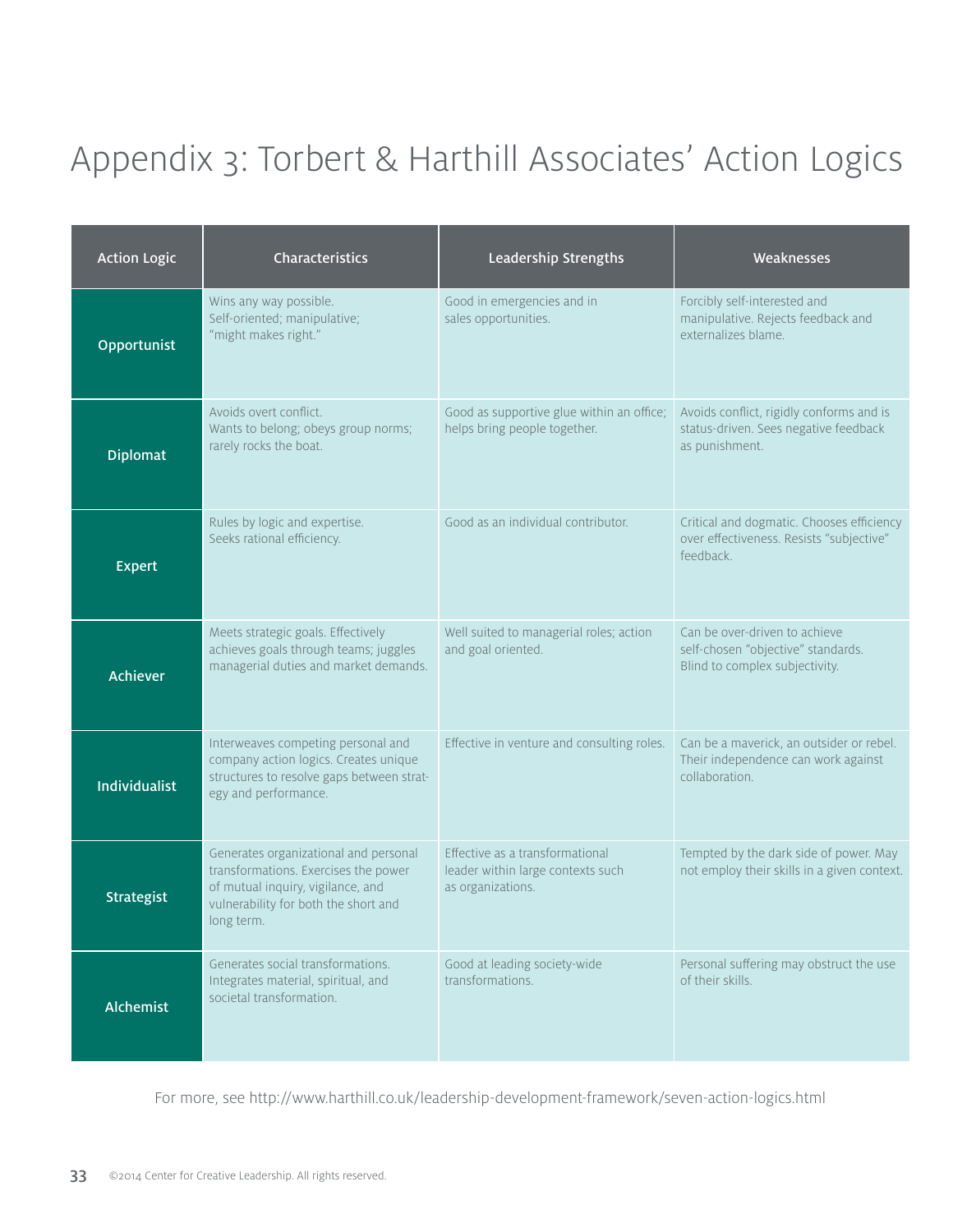### Appendix 4: Bertelsmann Stiftung Leadership Development

#### Leadership Development Investment Matrix

#### Goal of Development Effort

| Level of System<br><b>Targeted</b>      | <b>Individual Capacity</b>                                                                                            | <b>Team Capacity</b>                                                                           | Organizational<br>Capacity                                                                                            | <b>Network Capacity</b>                                                                                             | <b>Systems Capacity</b>                                                                                                   |
|-----------------------------------------|-----------------------------------------------------------------------------------------------------------------------|------------------------------------------------------------------------------------------------|-----------------------------------------------------------------------------------------------------------------------|---------------------------------------------------------------------------------------------------------------------|---------------------------------------------------------------------------------------------------------------------------|
| <b>Individuals</b>                      | 1. Develop capacity<br>of individuals for<br>self-awareness,<br>ongoing learning, and<br>exercising initiative        | 2. Develop capacity<br>of individuals to work<br>together in groups and<br>lead teams          | 3. Develop capacity<br>of individuals to<br>understand and lead<br>organizations                                      | 4. Develop capacity of<br>individuals to cultivate<br>and leverage peer<br>relationships                            | 5. Develop capacity of<br>individuals to see the<br>big picture, understand<br>root causes, and<br>influence systems      |
| <b>Teams</b>                            | 6. Develop capacity of<br>teams to develop and<br>elicit the full potential<br>of all team members                    | 7. Develop capacity of<br>teams to define and<br>attain purposes                               | 8. Develop capacity<br>of teams to enhance<br>organizational<br>performance                                           | 9. Develop capacity<br>of teams to align their<br>goals and activities<br>across boundaries                         | 10. Develop capacity<br>of teams to prototype<br>systems change                                                           |
| Organizations                           | 11. Develop capacity<br>of organizations to<br>support staff, volunteer,<br>and board member<br>development           | 12. Develop capacity<br>of organizations to<br>support effective<br>teamwork                   | 13. Develop capacity of<br>organizations to foster<br>internal collaboration<br>to effectively adapt to<br>challenges | 14. Develop capacity<br>of organizations to<br>collaborate with one<br>another                                      | 15. Develop capacity<br>of organizational<br>coalitions to lead<br>systemic change                                        |
| <b>Communities</b>                      | 16. Develop capacity<br>of communities to<br>support reflective<br>learning and<br>engagement of<br>community members | 17. Develop capacity of<br>communities to foster<br>and support inclusive<br>group initiatives | 18. Develop capacity of<br>communities to sustain<br>organizations that<br>promote community<br>well-being            | 19. Develop capacity of<br>communities to learn<br>together and align<br>efforts toward common<br>goals             | 20. Develop capacity<br>of communities to<br>advocate systems<br>change                                                   |
| Fields of Policy and<br><b>Practice</b> | 21. Develop capacity<br>of fields to cultivate<br>innovative thought<br>leaders and<br>practitioners                  | 22. Develop capacity<br>of fields to organize<br>around shared interests<br>and goals          | 23. Develop capacity of<br>fields to organize and<br>disseminate knowledge<br>and field best practices                | 24. Develop capacity of<br>fields to find synergies<br>across institutional<br>silos and disciplinary<br>boundaries | 25. Develop capacity of<br>fields to generate policy<br>solutions and transform<br>institutional practices<br>and culture |

http://www.ila-net.org/members/directory/downloads/webinars/2010.05-Leadership\_Development\_in\_US\_Presentation.pdf